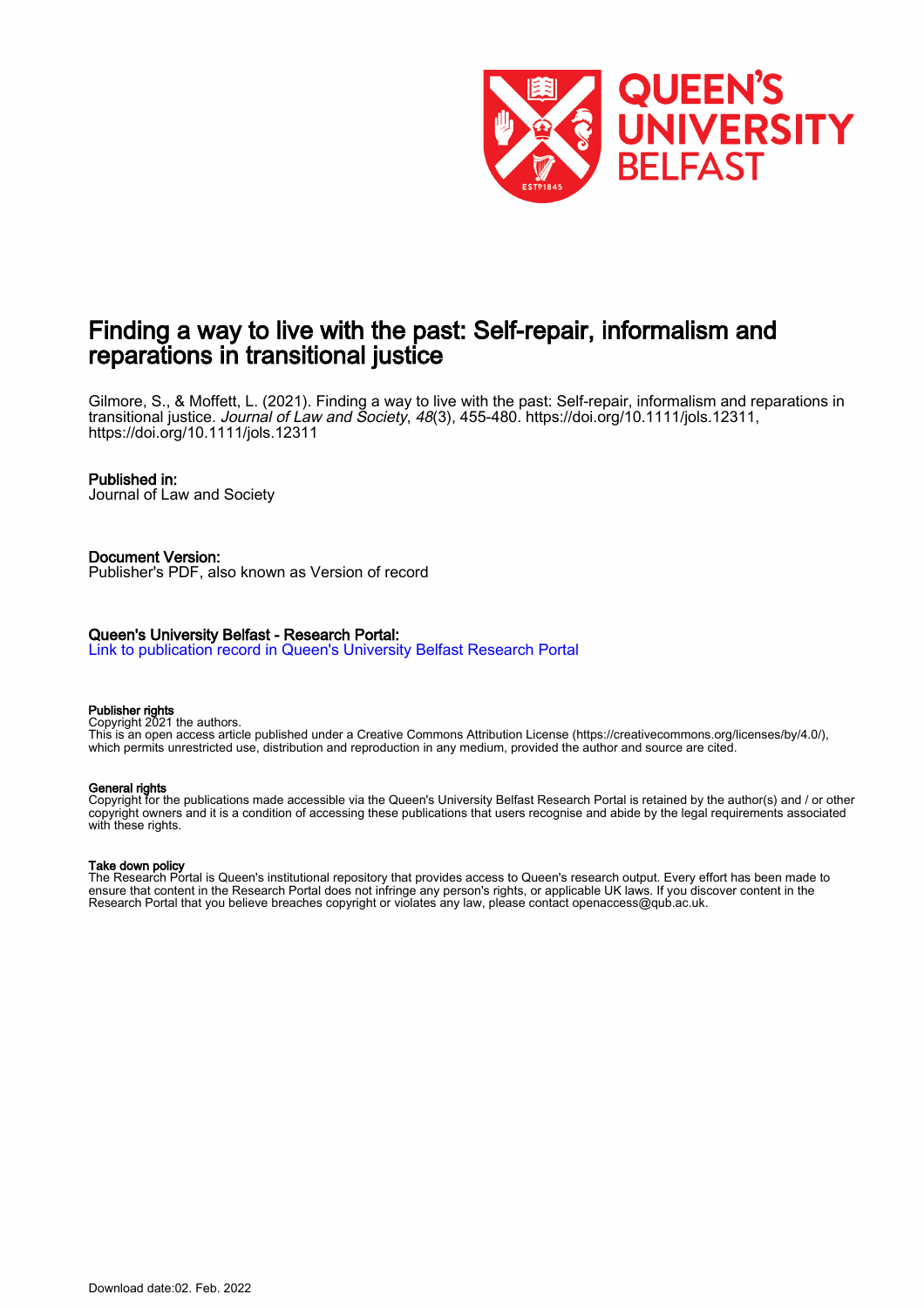#### **ARTICLE**

# **Finding a way to live with the past: 'self-repair', 'informal repair', and reparations in transitional justice**

# **SUNNEVA GILMORE LUKE MOFFETT**

School of Law, Queen's University Belfast, Main Site Tower, Belfast, BT7 1PB, Northern Ireland

#### **Corresponding author**

Sunneva Gilmore, School of Law, Queen's University Belfast, Main Site Tower, Belfast, BT7 1PB, Northern Ireland Email:[sgilmore08@qub.ac.uk](mailto:sgilmore08@qub.ac.uk)

#### **Abstract**

Reparations are widely regarded as a key element of dealing with the past in transitional justice. Over the past three decades, there has been a plethora of state practice, jurisprudence, and international norms requiring states and other responsible actors to redress victims' harm. Yet in practice there remain significant deficiencies in delivering reparations on the ground to those affected. This article explores what victims and their civil society allies do to manage their suffering in the absence of or delay to reparations. Drawing upon fieldwork in seven societies transitioning from conflict, we suggest that victims find their own way to live with the past as they await reparations, through 'self-repair' measures or through 'informal repair' provided by non-governmental organizations. This alternative perspective aims to shed light on victims' agency and resilience, as well as to critique notions of state dependence that a needs and rights discourse often encourages with victims. We also argue that victims' self-repair strategies and informal pathways can complement more formal measures, and be conducive to victims making the most of state-based reparation programmes.

This is an open access article under the terms of the [Creative Commons Attribution](http://creativecommons.org/licenses/by/4.0/) License, which permits use, distribution and reproduction in any medium, provided the original work is properly cited.

© 2021 The Authors. *Journal of Law and Society* published by John Wiley & Sons Ltd on behalf of Cardiff University (CU).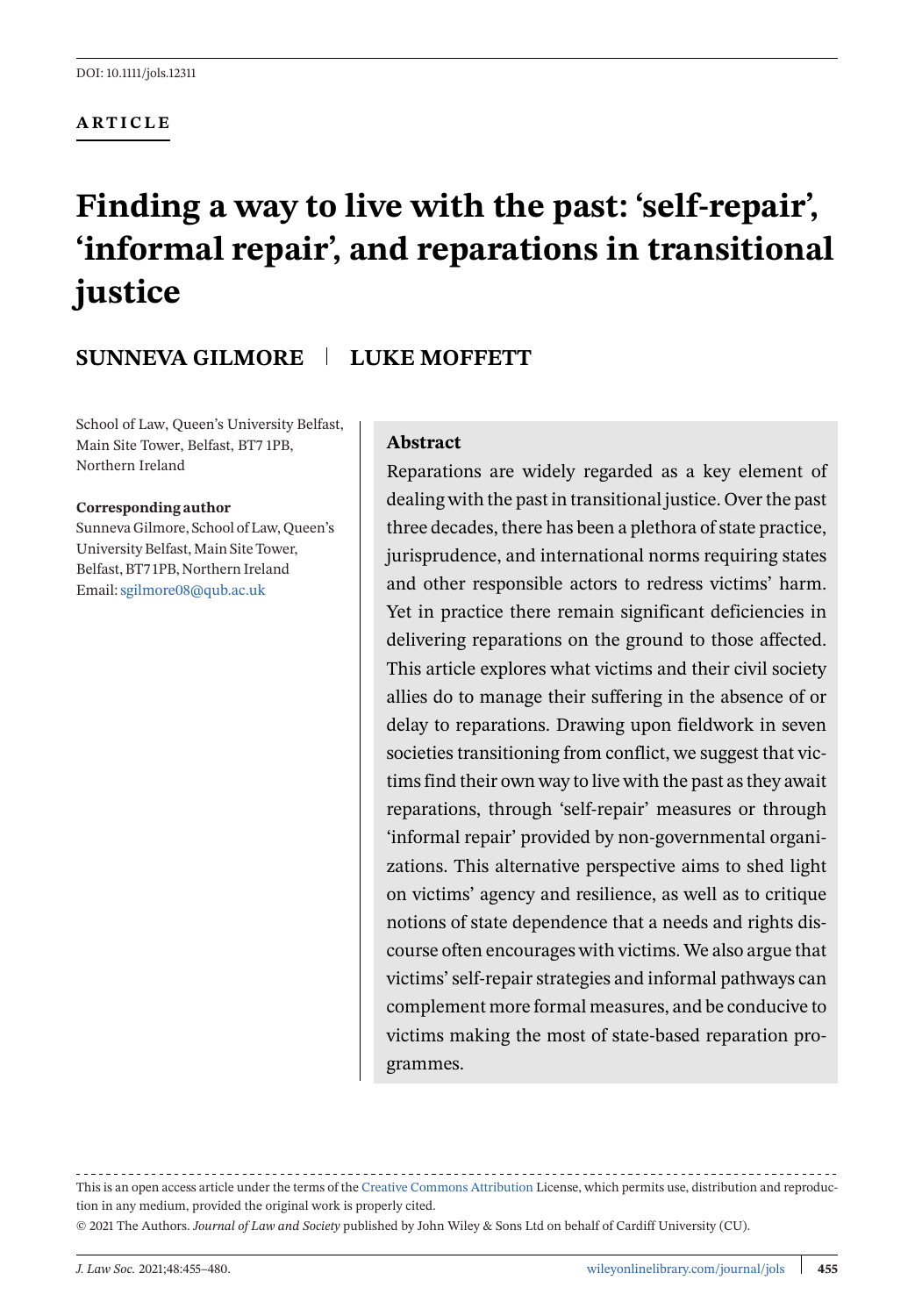# **1 INTRODUCTION**

We cannot now wait for government to come and give us support – we've started doing it ourselves as victims.<sup>1</sup>

Reparations cannot heal victims. As a key pillar of transitional justice, reparations hold out the promise of remedying the harm caused to victims through measures made by responsible actors.<sup>2</sup> Yet the literature on reparations overlooks victims' agency in how they manage their harm and find ways to repair some of their suffering themselves. In the face of mass atrocities, reparations are often justified as measures to redress the harm caused, as part of a political project to rebuild civic trust and/or symbolic measures to restore relationships. This can appear idealistic, belying the realities of repairing the irreparable. Moreover, the vast majority of transitional societies fail to deliver effective reparations to victims, meaning that they have to rely on the support of civil society or themselves through 'self-repair' or 'informal repair'. Drawing upon empirical research and the experience of victims in a number of post-conflict societies, this article develops the concepts of self-repair and informal self to fill in this gap in knowledge and experience between healing and remedying the past.

There is a growing literature in transitional justice that complicates the assumptions about victims' agency and calls for a more participatory bottom-up approach to constructing justice and reparations.<sup>3</sup> Nevertheless, there remains strong critique of victims' agency and voices being 'picked out, appropriated and then re-presented to suit' other transitional justice actors. Kendall and Nouwen argue that the imagery of victims is often used to legitimize justice interventions, with victims' voices increasingly abstracted, depoliticized, and re-represented.<sup>4</sup> Much of this critique stems from Christie's 'ideal victim', which emphasizes how we prioritize seeking justice for the weak, helpless person, rather than for the more complex 'non-ideal victim'. Doing so overlooks individuals' agency in self-identification and self-determination, which means that they do not always fit neatly into how social systems frame victimhood.<sup>5</sup> Schwöbel-Patel takes this argument further, describing how victims cast as weak and vulnerable thereby become dependent beneficiaries of the good acts of professional justice agents, who 'not only invoke victimhood, but ... monopolize the expertise required for speaking for the victims, therefore depriving the victims of the agency to speak for themselves'.<sup>6</sup> The appropriation of victims' suffering also plays into 'maintaining the status quo', which enables the deepening of 'existing

<sup>&</sup>lt;sup>1</sup> Interview UG30, Gulu, July 2019.

<sup>2</sup> K. McEvoy, 'Beyond Legalism: Towards a Thicker Understanding of Transitional Justice' (2007) 34 *J. of Law and Society* 411; P. Lundy and M. McGovern, 'Whose Justice? Rethinking Transitional Justice from the Bottom Up' (2008) 35 *J. of Law and Society* 265; S. Robins, 'Failing Victims? The Limits of Transitional Justice in Addressing the Needs of Victims of Violations' (2017) 11 *Human Rights and International Legal Discourse* 41.

<sup>3</sup> K. McEvoy and K. McConnachie, 'Victims and Transitional Justice: Voice, Agency and Blame' (2013) 22 *Social and Legal Studies* 489, at 495.

<sup>4</sup> S. Kendall and S. Nouwen, 'Representational Practices at the International Criminal Court: The Gap between Juridified and Abstract Victimhood' (2013) 76 *Law and Contemporary Problems* 235.

<sup>5</sup> N. Christie, 'Ideal Victim' in *From Crime Policy to Victim Policy: Reorienting the Justice System*, ed. E. Fattah (1986) 17.

<sup>6</sup> C. Schwöbel-Patel, 'The "Ideal" Victim of International Criminal Law' (2018) 29 *The European J. of International Law* 703, at 714.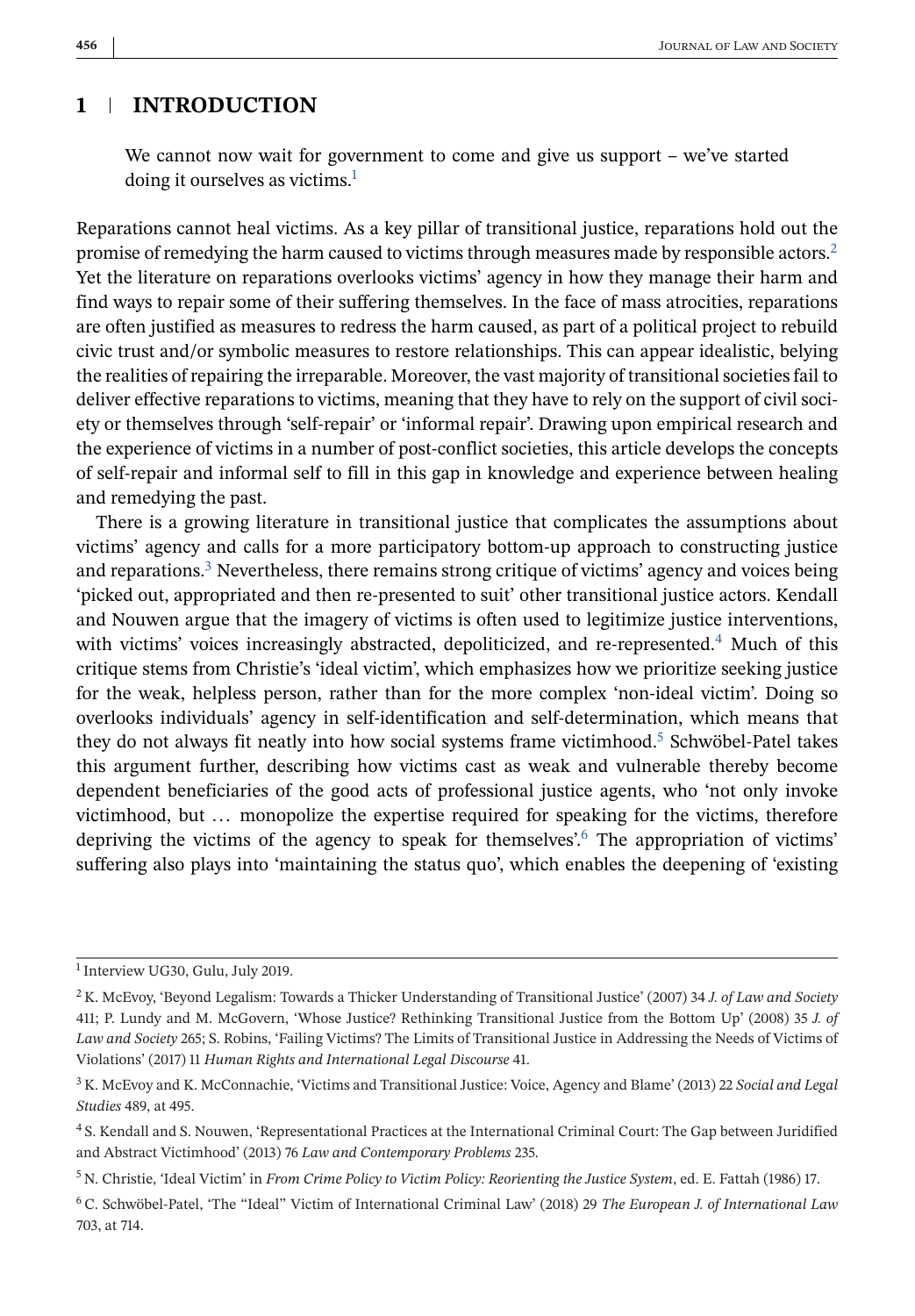inequalities, further disenfranchising victims and empowering agents of humanitarianism'.<sup>7</sup> Our discussion on self-repair taps into these broader concerns within the field, in particular on the power dynamics of victims being dependent on others for their repair, the practice of speaking for them, and the assumptions that only transitional justice mechanisms can help victims to reintegrate socially and move on with their lives.<sup>8</sup>

Human rights law has constructed the right to reparations as mainly an obligation of the state,  $9$ but despite the normative force of human rights, it often neglects how this is to be operationalized in practice in post-conflict societies. The state can take years or even decades to remedy victims' harm, which leaves them with the burden of coping or surviving with their suffering largely on their own. Much of the literature on reparations focuses on the state's delivery of such measures, with little attention paid to the implementation gap of international norms on reparations. Former United Nations (UN) Special Rapporteur Pablo de Greiff noted that this gap is of 'scandalous proportions'.<sup>10</sup> Olsen and colleagues found that only 15 out of 91 countries transitioning from authoritarianism to democratic rule implemented reparations.<sup>11</sup> In our own field research in seven countries, three of which have domestic reparation programmes, we found that, despite having large administrative schemes to provide reparative measures to victims, most fall short. For example, in Colombia fewer than 10 per cent of victims have received reparations, while in Guatemala only 16 per cent have benefitted from the reparation programme, which has existed since 2003. Likewise, the German restitution law saw over 55 per cent of eligible victims rejected and hundreds of thousands of others having to wait decades for redress.<sup>12</sup>

Much of the literature on reparations in transitional justice focuses on claims making, forms, and processes, but there is little written on the lived experience for victims who are left waiting for redress. To provide a more socio-legal analysis of the experience of repair beyond the normative basis of reparations and to unpack victim agency in practice, this article examines how victims who fall outside just measures are left waiting for or receive inadequate reparations to manage their harm. In particular, it coins the terms 'self-repair' of victims and 'informal repair' with non-responsible third parties, which are developed from our analysis and empirical research.<sup>13</sup> Self-repair is the process by which victims manage to live with their suffering (individually and/or collectively), whereas informal repair refers to the measures provided by civil society actors that

<sup>11</sup> T. D. Olsen et al., *Transitional Justice in Balance: Comparing Processes, Weighing Efficacy* (2010) 69.

<sup>12</sup> C. Pross, *Paying for the Past: The Struggle over Reparations for Surviving Victims of the Nazi Terror*, trans. B. Cooper (1998) 79.

<sup>7</sup> C. Schwöbel-Patel, 'Spectacle in International Criminal Law: The Fundraising Image of Victimhood' (2016) 4 *London Rev. of International Law* 247, at 267, 272.

<sup>8</sup> L. E. Fletcher and H. M. Weinstein, 'Transitional Justice and the "Plight" of Victimhood' in *Research Handbook on Transitional Justice*, eds C. Lawther et al. (2017) 244, at 245.

<sup>9</sup> D. Shelton, *Remedies in International Human Rights Law* (2005) 14.

<sup>&</sup>lt;sup>10</sup> P. de Greiff, *Report by the Special Rapporteur on the Promotion of Truth, Justice, Reparation and Guarantees of Non-Recurrence* (2014) para. 6, at <<https://digitallibrary.un.org/record/782020?ln=en>>.

<sup>&</sup>lt;sup>13</sup> We have developed the concepts of self-repair and informal repair from our empirical data and complemented them with research in the literature. Chinweizu did not define or theorize 'self-repair', but used the term alongside 'self-respect' in hailing reparations for the 'change [they] will bring about in our understanding of our history, of ourselves, and of our destiny; the chance [they] will bring about in our place in the world': Chinweizu, 'Reparations and a New Global Order: A Comparative Overview' (1993) Paper read at the second Plenary Session of the First Pan-African Conference on Reparations, Abuja, Nigeria. Fletcher and Weinstein speak of 'social repair' as reconciling community and society: L. E. Fletcher and H. M. Weinstein, 'Violence and Social Repair: Rethinking the Contribution of Justice to Reconciliation' (2002) 24 *Human Rights Q*. 573, at 578–579.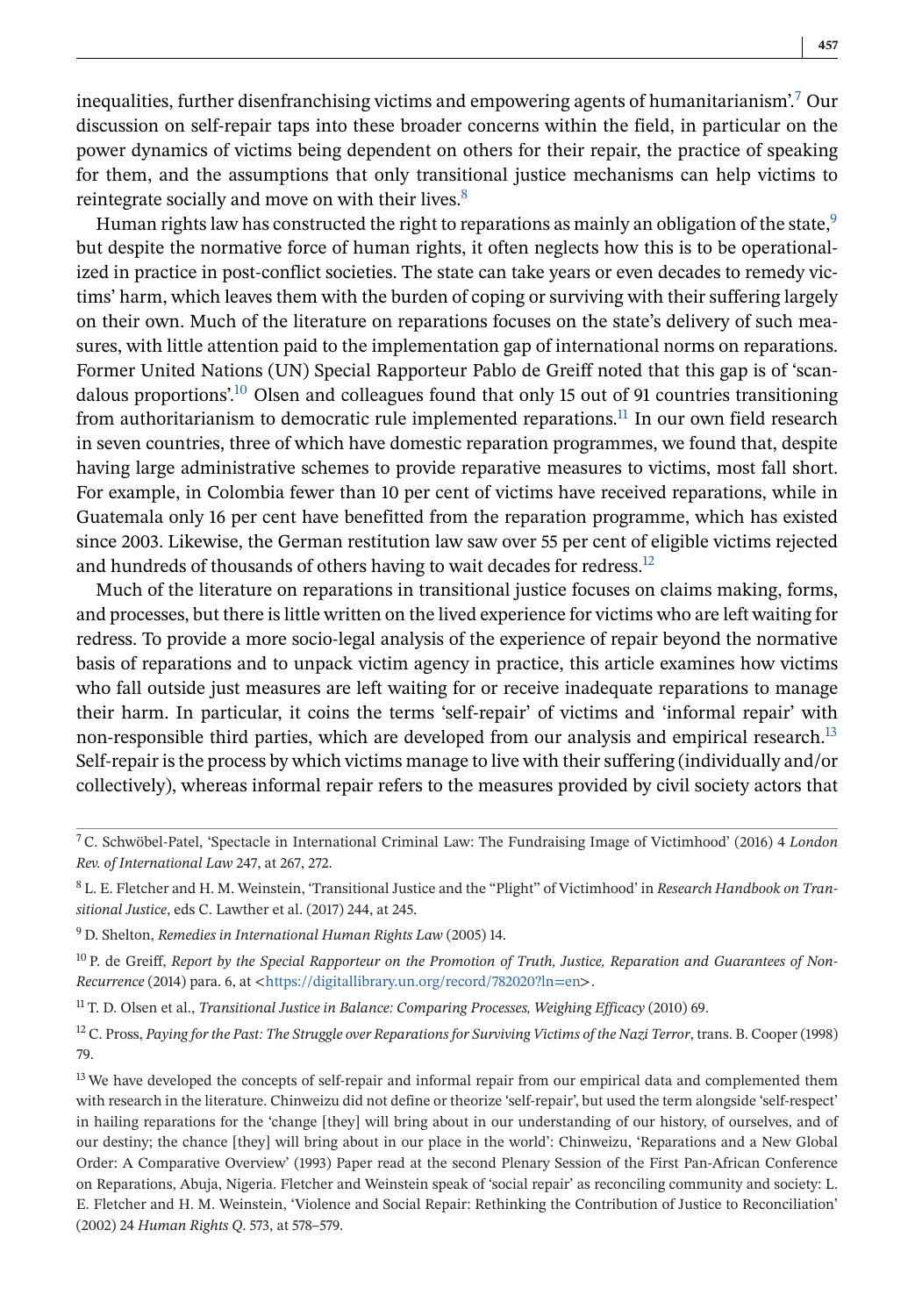alleviate victims' suffering, such as counselling or memorialization. Self-repair and informal repair are distinguished from reparations, by virtue of not being provided by responsible actors and thus not carrying the official and legal weight of reparations. This article argues that transitional justice theory and practice needs to be more cognisant of self-repair and informal repair in the absence of an official transitional justice approach. Moreover, self-repair and informal mechanisms can be integrated into official reparation programmes to make them more effective and complement the benefits of their measures. We hope to encourage a broader understanding of how victims and affected communities cope and try to manage their trauma. Essentially, we want to move beyond the binary of the sick victim and the responsible repairing state, to consider what other actors and victims themselves do in exercising agency to informally repair some of their harm.

This article is based on fieldwork in seven post-conflict countries involving interviews conducted with over 250 individuals, including victims, ex-combatants, civil society actors, donors, and reparation programme staff.<sup>14</sup> The seven countries were chosen to capture societies moving on from conflict.<sup>15</sup> The fieldwork was framed within a detailed analysis of the existing literature from a range of disciplines, including law, medicine, political science, anthropology, history, and sociology. The fieldwork was contextualized through background research by local consultants in each country and a research instrument with thematic questions that was tailored to each jurisdiction. Purposive sampling was used to capture respondents who had experience and knowledge of reparation programmes, worked with victim groups, involvement in negotiations or drafting of reparation laws, professional seniority and expertise, ensuring gender equality and victims who had and had not received reparations, as well as the views of marginalized, rural, and Indigenous voices in each of the contexts. Moreover, interviews and explorations of understanding and experience of reparations were used to reflect the 'subjective meaning of interviewees' views and actions'.16

We take a socio-legal approach by using the empirical data to tease out some of the gaps between victim agency and international norms, which are often state-centric, top-down, elite-shaped reparations that barely engage with the social reality of how victims cope with their suffering.<sup>17</sup> Through this approach, we navigate a range of methodological, doctrinal, and ethical challenges of applying the broader literature of social science and empirical research to common issues that intersect with doctrinal law.18 As such, we have sought to reconcile the tension between the legal

<sup>16</sup> K. McEvoy, 'Cause Lawyers, Political Violence, and Professionalism in Conflict' (2019) 46 *J. of Law and Society* 529, at 534.

<sup>17</sup> R. Cotterrell, *The Sociology of Law* (1992, 2<sup>nd</sup> edn) 310.

<sup>18</sup> S. Nouwen, "As You Set Out for Ithaka": Practical, Epistemological, Ethical, and Existential Questions about Socio-Legal Empirical Research in Conflict' (2014) 27 *Leiden J. of International Law* 227, at 230.

<sup>14</sup> Of these individuals, 42 were in Colombia, 33 in Guatemala, 49 in Nepal, 38 in Northern Ireland, 47 in Peru, 46 in Uganda, and 14 in South Sudan. Some ex-combatants, civil society actors, and government officials who were interviewed were also victimized and so we have not explicitly categorized them into victim or non-victim groups. These interviews provide general sentiments rather than a representative sample.

<sup>&</sup>lt;sup>15</sup> Specifically, these contexts fall within our factors of analysis – namely, (a) complex multi-actor conflicts at different stages of conflict transformation; (b) case studies at different stages of the reparations 'life cycle' (design, implementation, and follow-up); (c) jurisdictions from the main 'legal families' of common law/civil law, monist/dualist, and federalist/centralist; (d) countries obliged to make reparations by different international bodies; (e) research feasibility (for example, well-established contacts, identified local consultants, and a stable security context); and (f) a mixture of high-, middle-, and low-income countries (as defined by the World Bank), enabling analysis of feasibility against financial resources. The data from interviews were coded using a codebook based on some thematic issues from the project proposal and others that arose during the fieldwork.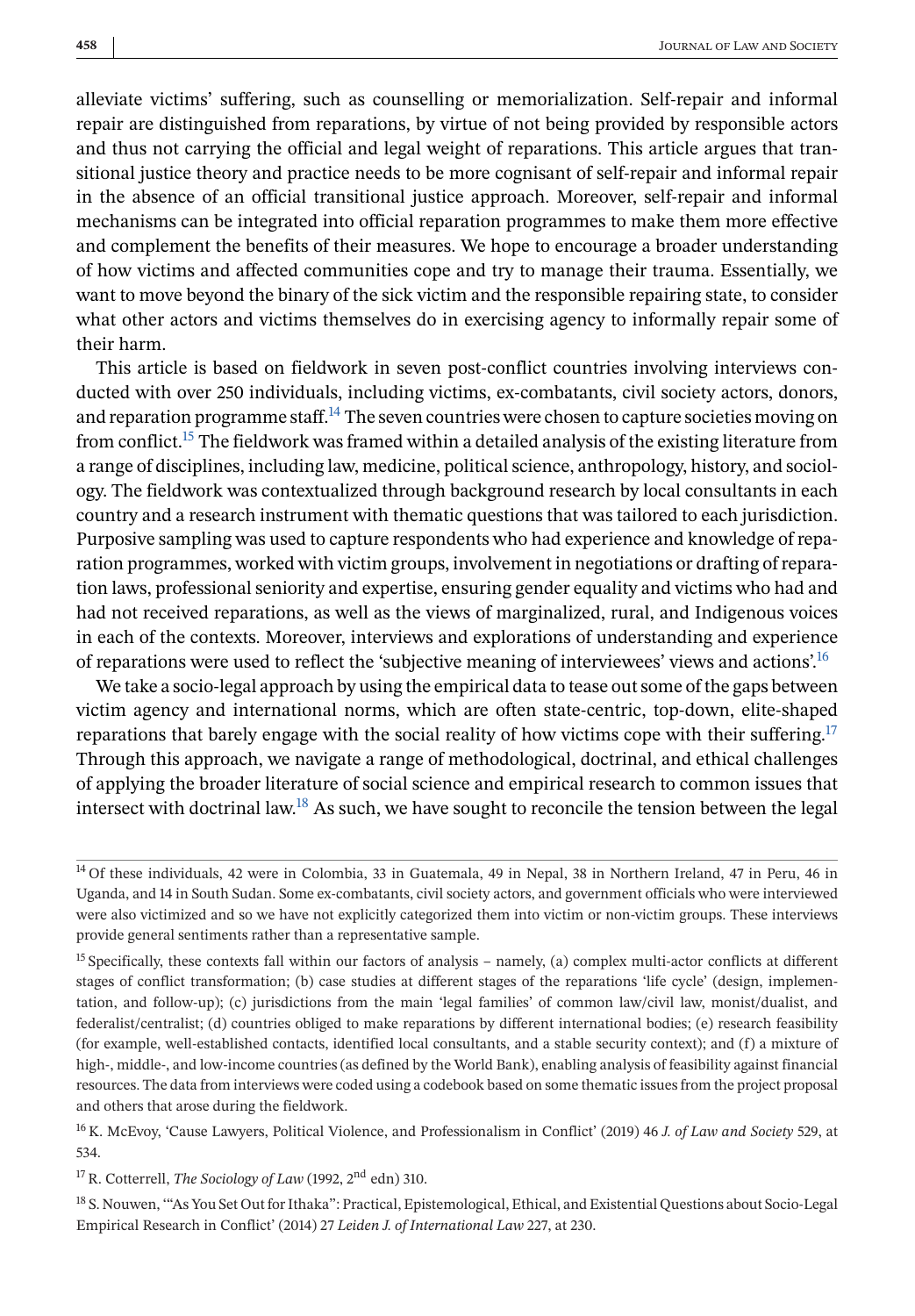normative basis of reparations and the significant gap or 'deficit<sup> $19$ </sup> in implementing them through extensive engagement with the lived everyday experience of victims and affected communities. In drawing upon our empirical comparative research, we do not want to suggest that our findings on self-repair and informal repair can be generalized; rather, we have considered the literature in relation to the data collected in our fieldwork to better reflect some of the realities of victims' agency, dignity, and perseverance in the face of mass atrocities.

The article begins by unpacking some of the conceptual boundaries between self-repair, coping, and reparations. It then discusses the role of informal repair in supporting victims through the activities of civil society and international organizations. The following section examines the intersection of reparations and victim agency with self-repair. The next section explores the increasing discourse of victims' responsibility in repairing their own harm and how this fits with self-repair. The article concludes by discussing the role of the state and reparations in the face of victims' resilience and self-repair, returning to our starting point of what reparations are intended to achieve and their sustainability in a victim's lifetime.

At the heart of our article is the aim of conveying the resilience and agency of victims and survivors to repair and cope with their harm in the absence of state action to provide assistance or reparations. We do not imply that those who are unable to do so are weak or cannot cope. Furthermore, some victims may cope in unrecognizable or hidden ways. Rather, we argue that self-repair and informal repair are key tools for understanding how victims manage the consequences of their suffering in ways that can help to deliver a successful reparation process but that are often overlooked. We believe that victims to some extent need to have a receptive mindset and conducive circumstances to make the most of any reparations that they do receive. Overall, we hope that this analysis will provide a 'thicker' understanding of victims' experience of transitional justice (or its absence), and other sources of knowledge and repair beyond the state. $20$ 

### **2 SELF-REPAIR AND COPING**

In the aftermath of atrocities, victims can be isolated, silenced, or abandoned by society, communities, and even their own families.<sup>21</sup> This can mean that victims have to find their own individual pathway through their suffering. In reality, this involves picking up the pieces of such violence and meeting their day-to-day needs, recovering from injuries, or being hospitalized for long periods. They may pay little attention to themselves, but instead be focused on trying to support family members or dependents. Indeed, drawing upon Maslow's hierarchy of needs, Mallinder highlights that victims may be concentrating on meeting their basic needs for survival and belonging in order to ensure stability, which may mean that not all of them will pursue self-actualization through justice, nor will the process be linear, with some progressing and regressing in achieving their needs over time.<sup>22</sup> Nevertheless, there is a rich literature on the role of victims' agency and voice, the importance of their inclusion in processes to deal with the

<sup>19</sup> M. U. Walker, 'Making Reparations Possible: Theorizing Reparative Justice' in *Theorizing Transitional Justice*, eds C. Corradetti et al. (2015) 211, at 219.

 $20$  McEvoy, op. cit., n. 2.

 $21$  J. O'Connell, 'Gambling with the Psyche: Does Prosecuting Human Rights Violators Console Their Victims?' (2005) 46 *Harvard International Law J*. 295, at 310.

<sup>22</sup> A. H. Maslow, 'A Theory of Human Motivation' (1943) 50 *Psychology Rev*. 370; L. Mallinder, *Amnesty, Human Rights and Political Transitions: Bridging the Peace and Justice Divide* (2008) 361–365.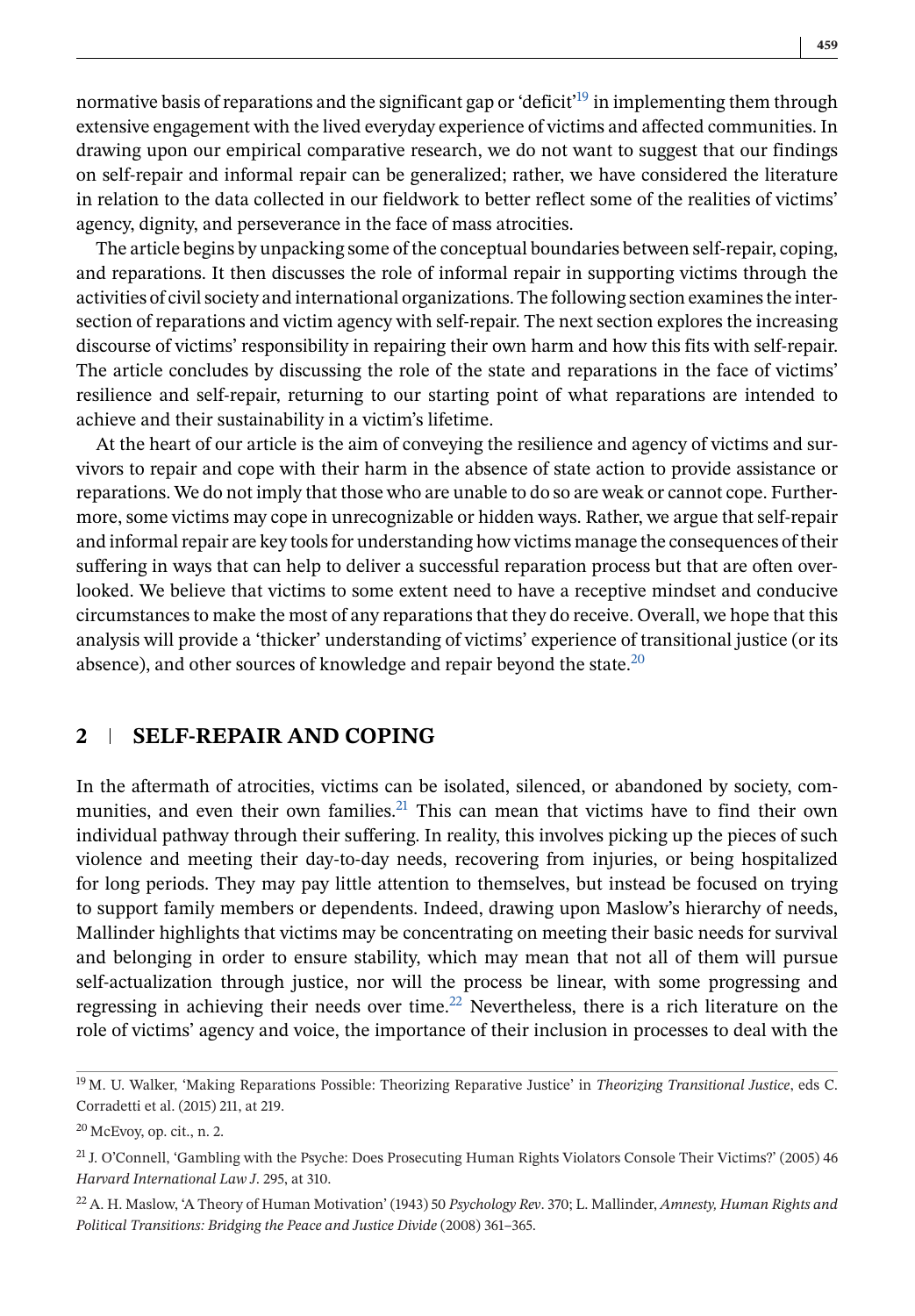past, and the fact that transitional justice is very much carried by victims and their civil society allies.<sup>23</sup> Victims often come together to develop reparative pathways to support each other and provide solidarity.<sup>24</sup> At the same time, victims' voices can be captured by 'transitional justice entrepreneurs<sup>'',25</sup> 'stolen' by lawyers, <sup>26</sup> and instrumentalized by political actors, and the voices of urban elites and high-profile victims can often be heard loudest.<sup>27</sup> This article aims to complement this literature in illustrating how victims can also sit outside transitional justice spaces and manage their suffering through self-repair or informal repair. In doing so, it complicates assumptions of healing or redress as only available through formal mechanisms, and also explores how self-repair and informal repair can contribute to more effective and appropriate reparations.

Focusing on self-repair and coping is intended to facilitate greater appreciation of victims' agency and suffering, as well as how best to complement any future reparation process. Self-repair refers to the processes and strategies that victims and affected communities develop to remedy their harm from political violence. Coping can be temporary, but with old age, changing financial or social circumstances, or worsening health and disability, such strategies may not be sustainable. Some coping strategies may be negative, such as alcohol abuse, drug abuse, or domestic violence. Self-repair implies that strategies are outcome oriented and extends to processes that are perceived as leading to any form of repair. While self-repair may not always be complete, it does represent at least a partial restoration of an individual's former life, function, or aspiration, whereas coping is not necessarily related to a reparative outcome and as such can act as a holding mechanism. These can both be distinguished from reparations, which are measures made by those responsible for acknowledging and remedying victims' harm. As discussed further below, these conceptual distinctions are important in order to ensure that self-repair or informal repair complement victims' right to reparations from the state and other responsible actors.

An overlap between coping and self-repair occurs when coping strategies lead to repair despite this not necessarily being their primary objective, and as such this repair may be associated with reduced satisfaction in resolving the harm. For example, a person may have preferred to avail of therapies to help with pain or reduced mobility, but instead have altered their routine to account for physical limitations or pain. Over time, there may be diminished returns with a coping mechanism and compartmentalization, such as over-intellectualizing a traumatic experience without engaging with it in an emotional way. Coping may also be employed at a stage at which repair is not desired or cannot be envisaged by the person given the nature of the violation.<sup>28</sup> Consequently, there may be a continuum of coping styles, with some forms eventually resembling repair when they appear to be efficient, $29$  but sufficient repair is achieved when coping through continuous attempts to problem solve is no longer necessary.<sup>30</sup> As such, coping can be thought of as an organic

<sup>26</sup> Christie, op. cit., n. 5.

 $29$  Id., p. 10.

 $30$  Id., p. 6.

<sup>&</sup>lt;sup>23</sup> McEvoy and McConnachie, op. cit., n. 3; L. Moffett, 'Reparations in Transitional Justice: Justice or Political Compromise?' (2017) 11 *Human Rights and International Legal Discourse* 59.

<sup>&</sup>lt;sup>24</sup> Fletcher and Weinstein, op. cit., n. 8, p. 248.

<sup>25</sup> T. Madlingozi, 'On Transitional Justice Entrepreneurs and the Production of Victims' (2010) 2 *J. of Human Rights Practice* 208.

<sup>&</sup>lt;sup>27</sup> H. van der Merwe, 'Reparations through Different Lenses: The Culture, Rights and Politics of Healing and Empowerment after Mass Atrocities' in *Reparation for Victims of Crimes against Humanity*, ed. J. Wemmers (2014) 200, at 201.

<sup>&</sup>lt;sup>28</sup> K. Stanisławski, 'The Coping Circumplex Model: An Integrative Model of the Structure of Coping with Stress' (2019) 10 *Frontiers in Psychology* 1, at 6–7.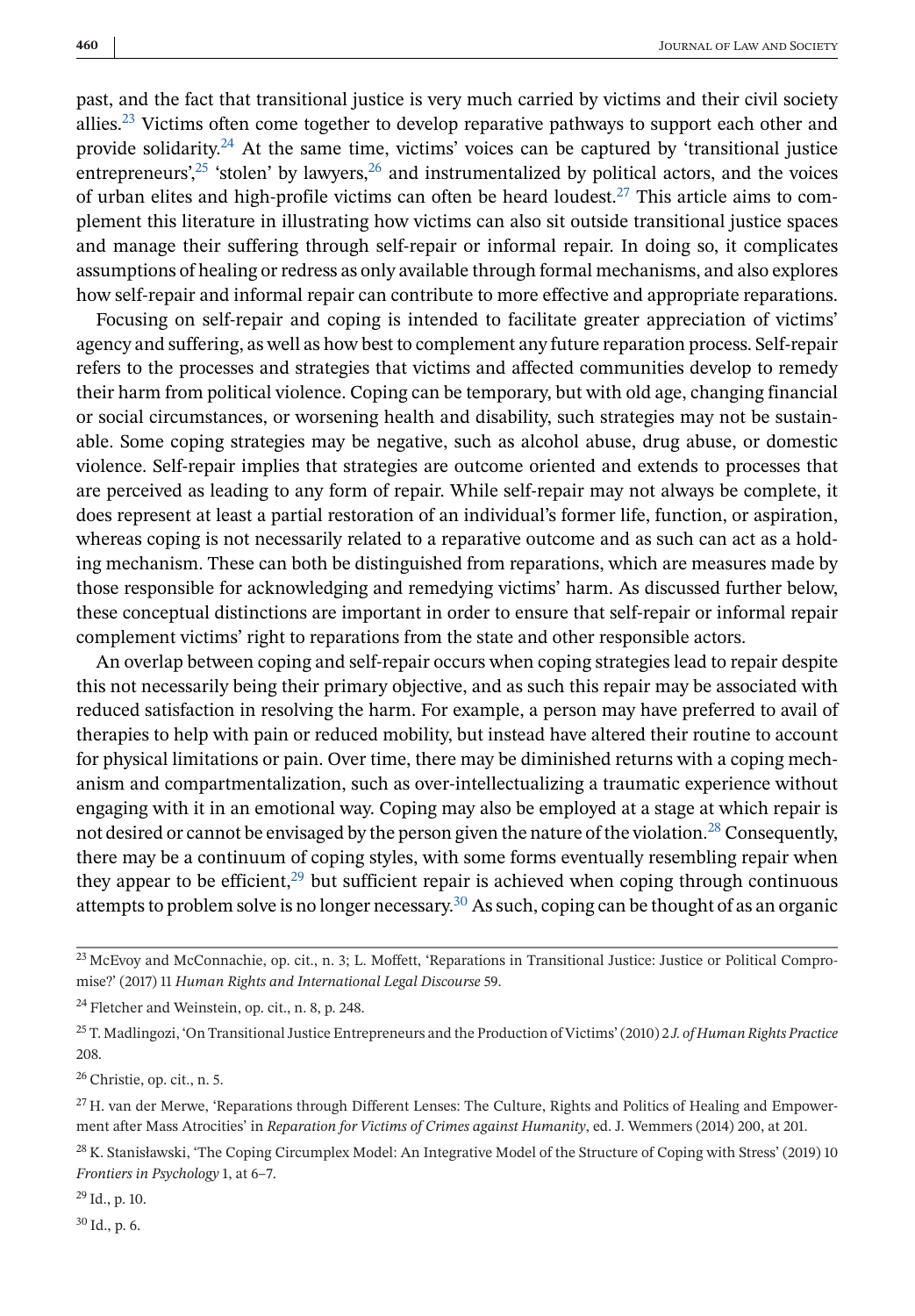way of surviving or marking time, whereas self-repair is one pathway that brings victims closer to recovery, though may not fully remedy their harm. Doing so more substantively often requires external support, such as public acknowledgement, compensation, uncovering the truth, or the recovery and identification of remains.

The goal of healing victims has received increasing attention in transitional justice to mitigate the long-term impact of harm through rehabilitation and more broadly in a society through reconciliation.31 Coping after extreme traumatization caused by political violence has long been a concern of psychologists, who have been interested in not only the disorder caused by trauma, but also how to better understand and help those who have been through a similar experience but remained healthy.<sup>32</sup> While in psychological terms of coping there can be fixity.<sup>33</sup> and disassociation<sup>34</sup> by victims, they can also experience post-traumatic growth within themselves. In other words, such growth and a person's ability to engage in challenges and derive positive meaning from their adversity does not rely on the absence of post-traumatic stress disorder (PTSD) or other mental health disorder following trauma.<sup>35</sup> In some countries, the state provides free services, such as health care and other social support, which can help victims, but often these are not specialized to effectively respond to their harm or sensitive to their specific needs.<sup>36</sup> The rest of this section teases out the substance of self-repair and coping further, by first examining its positive features in relation to the concept of resilience and then analysing its negative aspects in comparison to coping with mass violence.

# **2.1 Resilience, coping, and self-repair**

In the aftermath of violence, victims, ex-combatants, and others affected by it may have differing levels of resources that can shape how they engage with transitional justice processes and manage their harm. Fineman suggests that resilience can be accumulated throughout life by providing 'an individual with the means and ability to recover from harm, setbacks and the misfortunes that affect our lives'.<sup>37</sup> Resilience is dependent on the quality and quantity of resources (physical, human, social, ecological or environmental, and existential/spiritual) to which they have access.<sup>38</sup> Indeed, resilience can have subjective and objective dimensions, in that how an individual copes in the aftermath of violence can be more a matter of their mindset or life project than of structural factors or resources.<sup>39</sup> Conflict, displacement, and sectarian violence can have a disruptive effect on social bonds and networks, reducing victims' and communities' ability to be resilient and cope

<sup>38</sup> Id., pp. 147–148.

<sup>&</sup>lt;sup>31</sup> Fletcher and Weinstein, op. cit., n. 8, p. 245.

<sup>32</sup> R. J. Kleber, 'Epilogue' in *Beyond Trauma: Cultural and Societal Dynamics*, eds R. J. Kleber et al. (1995) 299, at 301.

<sup>33</sup> Y. Danieli, 'Foreword' in Kleber et al., id., p. vii.

<sup>34</sup> E. L. Kornfeld, 'The Development of Treatment Approaches for Victims of Human Rights Violations in Chile' in Kleber et al., id., p. 115, at p. 124.

<sup>35</sup> S. Joseph and P. A. Linley, 'Psychological Assessment of Growth Following Adversity: A Review' in *Trauma, Recovery, and Growth: Positive Psychological Perspectives on Posttraumatic Stress*, eds S. Joseph and P. A. Linley (2008) 21, at 21–22.

<sup>36</sup> See for instance S. Gilmore et al., *Beyond Silence and Stigma: Crafting a Gender-Sensitive Approach for Victims of Sexual Violence in Domestic Reparation Programmes* (2020).

<sup>37</sup> M. A. Fineman, 'Vulnerability and Inevitable Inequality' (2017) 4 *Oslo Law Rev*. 133, at 146.

<sup>39</sup> J. Cabanyes Truffino, 'Resilience: An Approach to the Concept' (2010) 3 *Revista de Psiquiatría y Salud Mental* 145.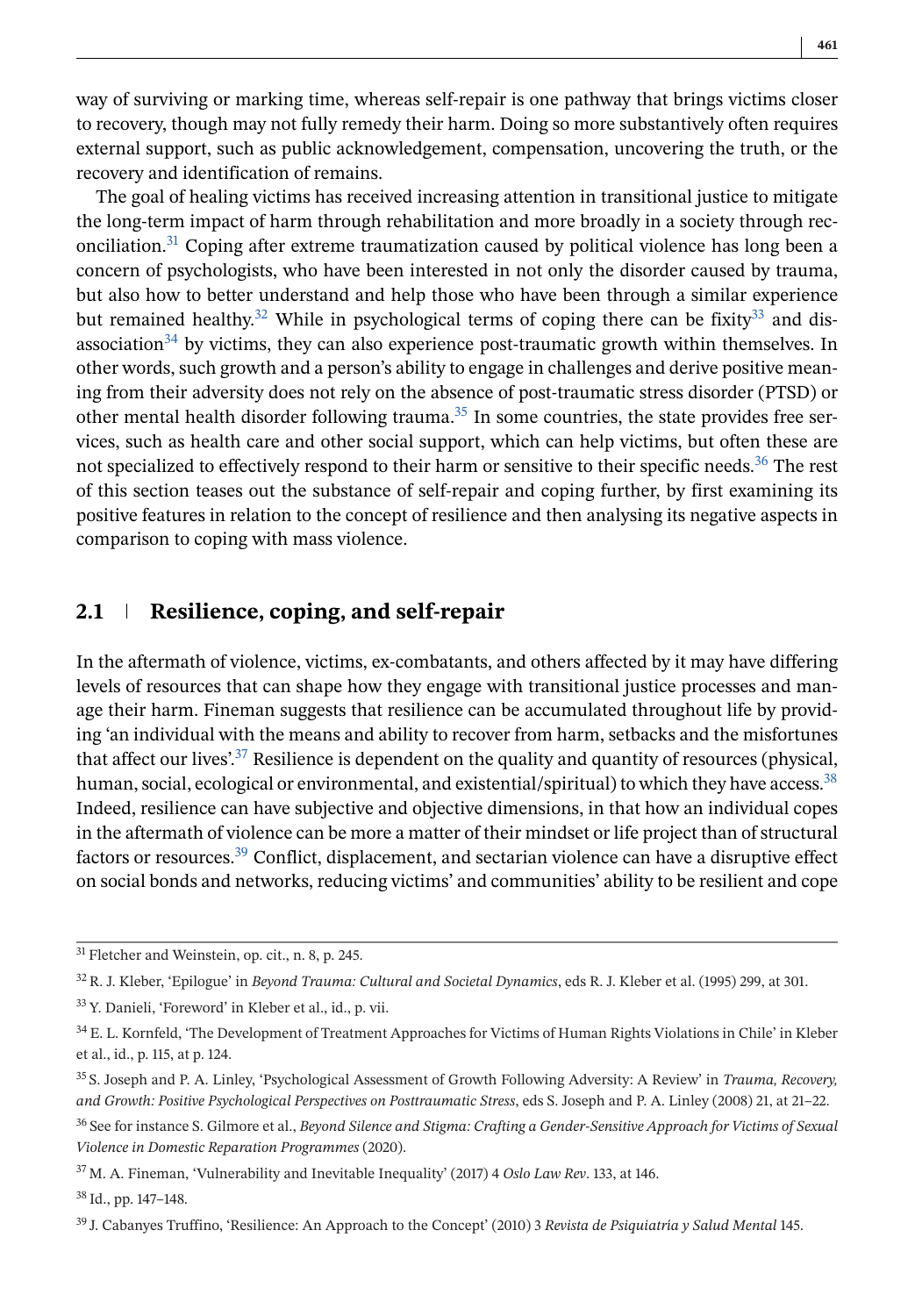in the absence of or delay to a state response.<sup>40</sup> Moreover, long periods of conflict can reduce the resources of victims and affected communities, such as a person having their business destroyed and suffering the repercussions, which might include losing their home and their means of providing for their family.<sup>41</sup>

In terms of trauma, resilience is not about being invincible, but about how victims and affected communities adapt and develop in the face of adversity.<sup>42</sup> Resilience is an important factor for self-repair and victims' engagement with reparations, in that it can include both structural and subjective elements that provide 'an individual with the means and ability to recover from harm, setbacks and the misfortunes that affect our lives'.<sup>43</sup> As Clark highlights, resilience is not only at the individual level, but is also an ecological understanding of how individuals interact in their environment; it is not only a state, but also a process – or, as Frankl puts it, an 'art of living' – in the face of mass suffering.<sup>44</sup> In light of this, there are economic, social, and cultural factors that can facilitate or inhibit self-repair. This is apparent with wealthier victims of violence, who have the means to travel to obtain medical treatment or relocate to somewhere more peaceful. By contrast, if someone living in poverty loses a breadwinner or is seriously injured, this may have a devastating impact on their family's earning ability and their own mental health. They may view themselves as a 'burden' on their family, or hide their injuries and try to get on with life, only to suffer further health complications and disability in later life as a result. Many victims may just be struggling from day to day to cope with the physical and psychological trauma caused by political violence.45

There is also a gender dimension to resilience and coping, in that girls and women whose partners, children, or parents are killed or seriously injured take on additional caring responsibilities within the family as a way to work through their trauma, which is evidenced in some of the literature and in our interviews.46 However, those responsible for looking after direct or primary victims can often suffer secondary traumatic stress from being worn down or overwhelmed by their efforts to cope with the changed socio-economic situation that an atrocity has brought about.<sup>47</sup> In the case of Northern Ireland, for instance, inadequate compensation and rehabilitation measures for seriously injured victims of the Troubles meant that family members altered their life plans to care for their relatives or loved ones. As men were often injured in gun or bomb attacks, wives, sisters, daughters, and mothers took on a life-long caring role at the expense of their own careers, dreams, and well-being.<sup>48</sup> This is not to say that such individuals would consider such a role a burden – they do it out of love and compassion; rather, it is a testament to the harm that families

<sup>42</sup> Cabanyes Truffino, op. cit., n. 39, p. 146.

<sup>44</sup> J. N. Clark, 'De-Centring Trauma: Conflict-Related Sexual Violence and the Importance of Resilience Discourse' (2018) 22 *The International J. of Human Rights* 801, at 811; V. E. Frankl, *Man's Search for Meaning* (2004) 75.

<sup>45</sup> O'Connell, op. cit., n. 21, p. 298.

<sup>46</sup> J. Boesten and P. Wilding, 'Transformative Gender Justice: Setting an Agenda' (2015) 51 *Women's Studies International Forum* 75. This was a sentiment shared by some interviewees, such as COL03, Bogotá, September 2018.

<sup>47</sup> C. R. Figley and R. J. Kleber, 'Beyond the "Victim": Secondary Traumatic Stress' in Kleber et al., op. cit., n. 32, p. 75, at p. 93.

<sup>48</sup> M. Breen-Smyth, 'Injured and Disabled Casualties of the Northern Ireland Conflict: Issues in Immediate and Long-Term Treatment, Care and Support' (2013) 29 *Medicine, Conflict and Survival* 244, at 256.

<sup>40</sup> A. M. Ibáñez and A. Moya, 'Vulnerability of Victims of Civil Conflicts: Empirical Evidence for the Displaced Population in Colombia' (2010) 38 *World Development* 647, at 647.

<sup>41</sup> Id., pp. 647–648.

<sup>43</sup> Fineman, op. cit., n. 37, p. 146.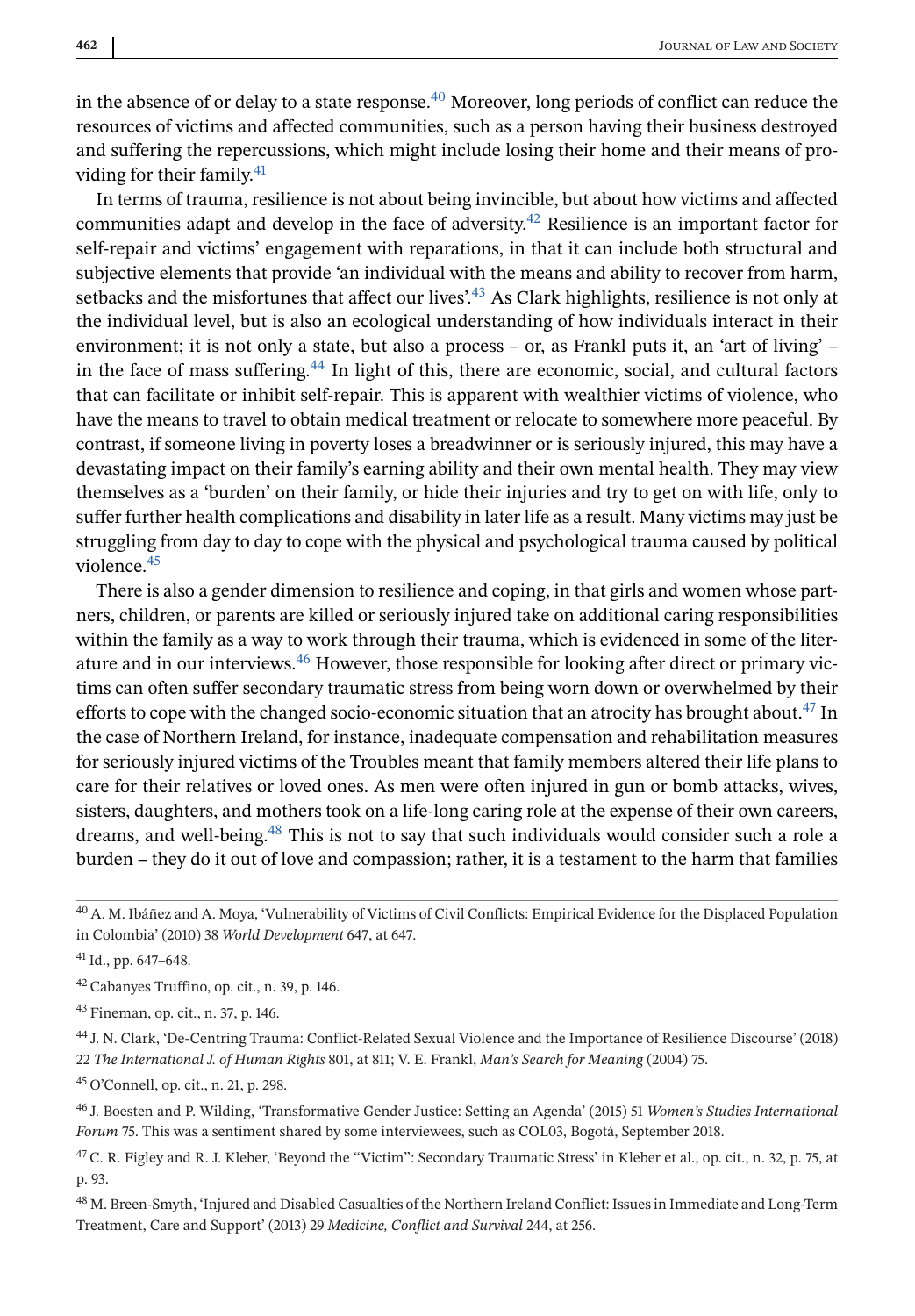have to absorb after atrocities, and to the subsequent resilience that they have to develop. Trying to make the most of the situation by coping with their lot can also be confusing and draining for victims, as they attempt to navigate access to services and support. This was reflected in our empirical research where one carer said of her husband, who was seriously injured in a bombing, that 'we've sort of had to guide ourselves through the maze ... It has been difficult at times.<sup>'49</sup> Service provision by non-governmental organizations (NGOs) can help to alleviate these tensions for victims, support their self-repair pathway, and even informally repair some of their harm.

# **2.2 Violence, negative coping, and seeking redress**

Not all victims attempt to cope with their suffering in positive ways. Many of our respondents talked about a number of family members and friends committing suicide due to the trauma and consequences of conflict, exacerbated by the lack of any effective support from the state, relationship breakdown, and/or dependence on alcohol or drugs.<sup>50</sup> Many of these individuals did have family and community support but struggled to live with the trauma, and this had intergenerational consequences. This effort to move on and neglect the past is evident in Kiza and colleagues' research into the victims of war. They found that the third most preferred option for reparative measures, behind compensation (42 per cent) and memorials (29 per cent), was deliberately forgetting what happened (24 per cent).<sup>51</sup> Forgetting the past can be a choice for victims, but may cause psychological problems later on for those traumatized. This was reflected in our research where one victim said that they were encouraged to

move on, but people say it's not about forgetting. It's just a way of saying 'Can you manage it? Let it not shatter your life, let it not be the core of how you live your life, but just keep it on the side so you can try and move on.<sup>52</sup>

As such, forgetting and moving on as means of coping do not repair what has happened; the past can surface at any moment.

Some victims also spoke of intergenerational silence in that they were not able to talk about the past within their family, despite pursuing campaigns for justice for their loved ones. One victim, whose father and brother were murdered, did not go into details with his children or grandchildren about their deaths, saying: 'I just buried that all my life and I didn't want them to be as angry as I would have been.'53 Other victims dissociated their trauma from the broader conflict; as one victim advocate said, many victims whom she knows have dealt with it through silence: '[They] never discuss it, don't talk about it. In fact, a number of the victims kept talking about their "accident", [about] the day I had my "accident".<sup>54</sup> Victims can also choose to remain silent to exercise

<sup>49</sup> Interview NI08, Belfast, April 2018.

<sup>50</sup> S. O'Neill et al., *Towards a Better Future: The Trans-Generational Impact of the Troubles on Mental Health* (2015) 68–79, at <<https://www.cvsni.org/media/1171/towards-a-better-future-march-2015.pdf>>.

<sup>51</sup> E. Kiza et al., *Victims of War* (2006) 118–119.

<sup>52</sup> Interview UG21, Gulu, July 2018.

<sup>53</sup> Interview NI05, Belfast, March 2018.

<sup>54</sup> Interview NI19, Dublin, June 2018.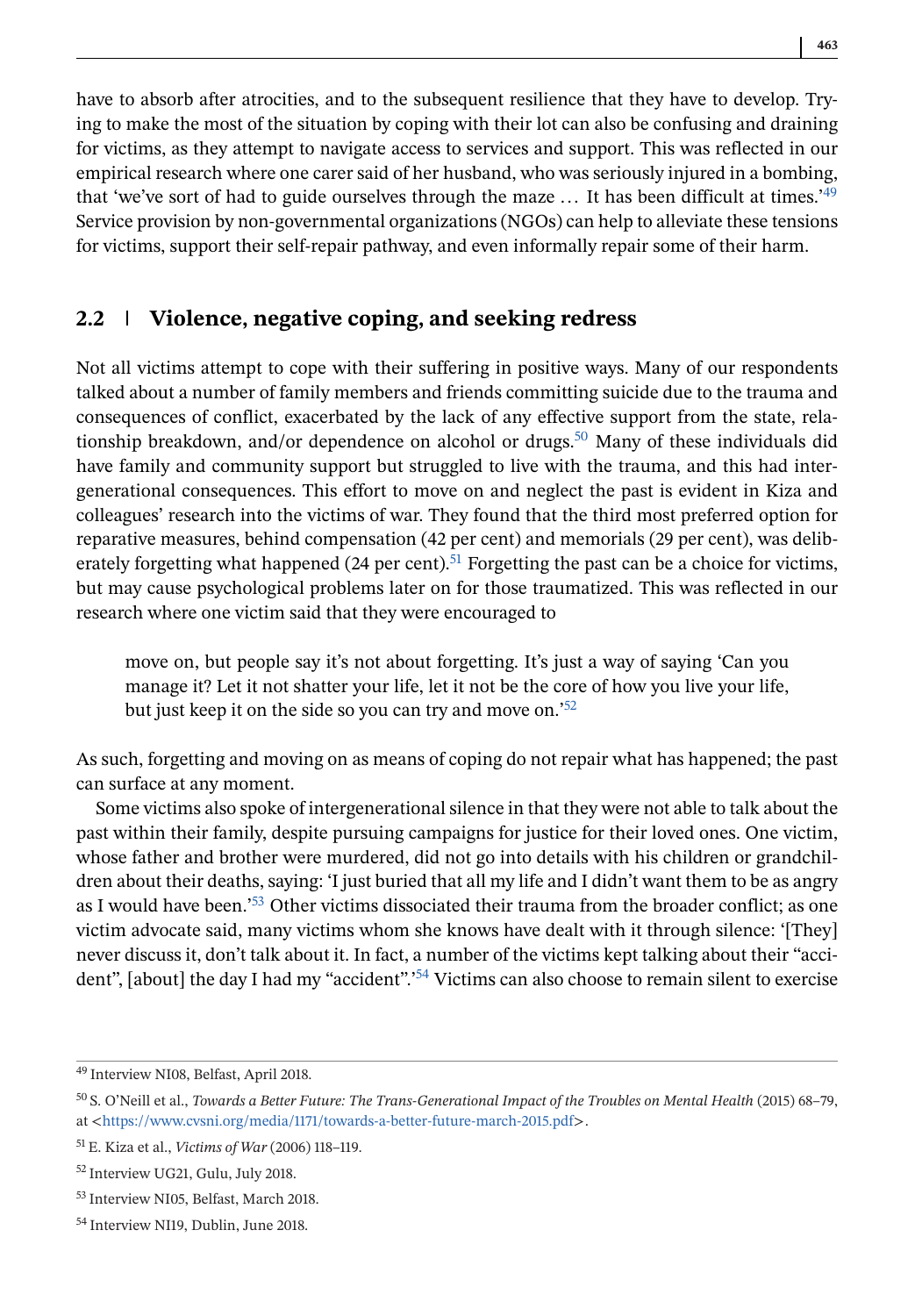their agency, to remember the loss of a loved one in their day-to-day activities, or to memorialize.<sup>55</sup> One victim spoke about the 'right to forget' and not engage in transitional justice mechanisms.<sup>56</sup>

Coping mechanisms may vary over time, as the person processes their trauma and accommodates it within their life, either positively or negatively.<sup>57</sup> Dissociation can be interpreted as an organizational strategy by which people accommodate their experience. Self-repair is about finding resolution to part of their harm, whether through their own agency or with the support of others to publicly acknowledge and alleviate that harm. This is not to create a hierarchy of resolution, whereby those who forget and move on or remain silent are positioned at the bottom because of their lack of self-actualization, but rather to appreciate the different paths down which victims can go to get themselves to the position that they were in before the harm or wish to be in afterwards.

Ultimately, the success of transitional justice depends on victims and civil society continuing to pursue accountability and memorialization of the past, which places a heavy burden on victims who maybe do not want to be defined by that one experience or find that such a struggle grinds down their dignity to no avail. Spouses, children, parents, family, and friends become advocates or agents for their own self-repair as they see it: from the child of a Peruvian journalist disappeared by state forces who became a journalist himself when he was older to uncover the fate of his father;<sup>58</sup> to the Nepalese girl who joined the Maoists when her parents were disappeared by state forces to seek justice at the end of a gun;<sup>59</sup> to the sister of a man killed in a massacre in Derry who became a tour guide and civic educator for subsequent generations.<sup>60</sup>

One victim, whose father was murdered when she was a young child and who was subsequently sexually abused, said:

I never had any interest in really anything to do with victims  $\ldots$  [M]y way of dealing with it, ultimately, was to intellectualize it ... and then that made it manageable for me. It depersonalized it. I don't think that I ever felt it as a personal attack, which I think has also helped me to move on at an emotional level but definitely, that was how I dealt with it ... [M]y way of trying to heal myself as I got older was, I think, very much trying to recreate an ideal family. ... [B]ut to me, definitely, looking back, that was me always wanting to have this family that I lost by my father being killed.<sup>61</sup>

While intellectualizing and creating an ideal family could be seen as coping in managing the consequences, by not quite finding a resolution it may not amount to self-repair. Such a struggle against the violence of the past may cause some victims to turn to criminality to support themselves,  $62$  or to violence to avenge lost loved ones, becoming combatants and even perpetrators themselves. One child soldier in Nepal, who joined the Maoist fighters out of revenge, spoke

 $62$  D. Mendeloff, 'Trauma and Vengeance: Assessing the Psychological and Emotional Effects of Post-Conflict Justice' (2009) 31 *Human Rights Q*. 592.

<sup>55</sup> L. Dempster, *Transitional Justice and the 'Disappeared' of Northern Ireland* (2019) 34–36.

<sup>56</sup> Interview COL32, Bogotá, February 2019.

<sup>57</sup> Joseph and Linley, op. cit., n. 35, p. 30.

<sup>58</sup> Interview P18, Lima, May 2019.

<sup>59</sup> Interview N11, Kathmandu, April 2018.

<sup>60</sup> Interview NI03, Derry, March 2018.

<sup>61</sup> Interview NI07, Belfast, April 2018.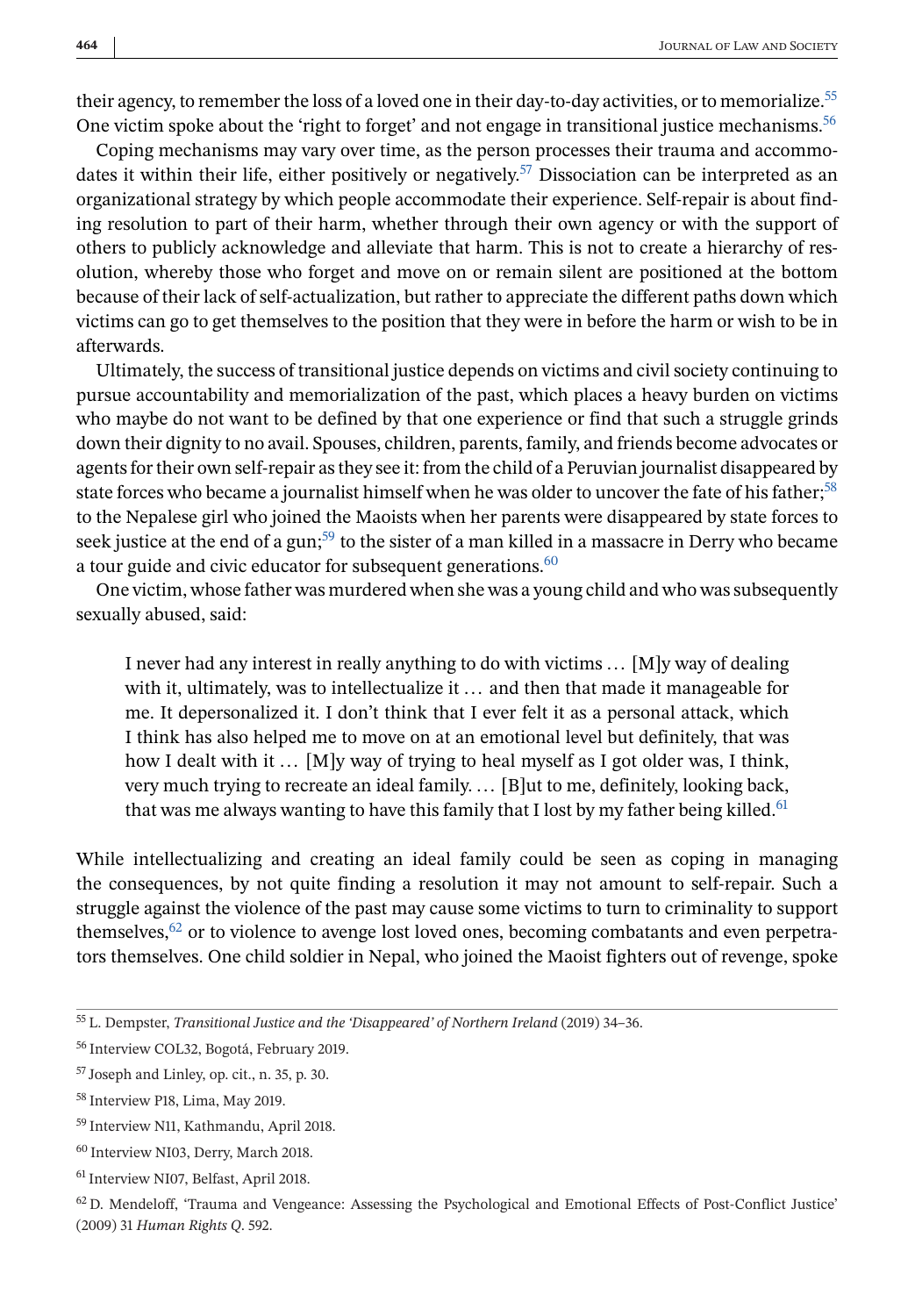about how she did not view herself as a victim, as she wanted to 'forget all those things and start a new life'.<sup>63</sup> Another combatant talked about becoming a fighter out of revenge or community protection after close friends and family were killed.<sup>64</sup> Indeed, many armed groups justify their activities on the basis of the historic or perceived collective victimization of communities or groups that they represent. This creates difficulties for reparation programmes at the end of hostilities, in that individuals who have been both victims of violence and perpetrators of violence against others can be excluded from benefitting from any redress.<sup>65</sup>

Attention paid to the physical, psychological, economic, cultural, and social harm caused by political violence is not limited to that suffered by victims and affected communities, but has also been explored in relation to ex-combatants. In her research on Loyalist ex-combatants in Northern Ireland, Lawther highlights the 'complex interplay of negative emotions' including avoidance techniques, despair, and alcohol and drug abuse which impacts upon the family and community support networks.<sup>66</sup> Similarly, former British service personnel who served in Northern Ireland also suffer from PTSD and alcohol and drug abuse, as well as silence and social isolation, which have been unaddressed by the state, but instead managed through the support of family and veteran organizations.<sup>67</sup> One police officer talked of numerous traumatic incidents that he witnessed, but said that speaking about such issues was taboo, due to the macho culture and officers' fear of losing their jobs for being seen as weak or mentally unfit.<sup>68</sup> Some ex-combatants have been able to transmute their past involvement in violence and skills developed in prison into becoming mediators in restorative justice and conflict transformation activities in the community and soci $e^{i\phi}$  Indeed, the multifaceted identities that people have during violence means that a singular understanding of managing and remedying the harm beyond the formal structures of the state cannot on its own provide a thicker understanding of the place and effectiveness of reparations.

An individual or community may take action with the intention to repair; however, this may require various strategies and coherence between measures in order to attain a degree of repair. Repair may function in a negative way, such as revenge or violence, especially when there are limited forms of support available. As such, while there may be perceived positive outcomes for the affected person, there can be negative outcomes for other individuals, such as their victimizer. The malleability of transitional justice can allow it to mask power struggles, enabling different actors to promote it and instrumentalize it for their own ends, which can obscure effective remedies for victims and may leave them feeling dissatisfied.<sup>70</sup> While self-repair and coping can be seen as ways for affected communities to manage the consequences of mass atrocities, often they are insufficient and inadequate to bring about repair. Psychological counselling

<sup>68</sup> Interview NI06, Belfast, March 2018.

<sup>69</sup> Lawther, op. cit., n. 66, p. 502.

<sup>63</sup> Interview N11, Kathmandu, April 2018.

<sup>64</sup> Interview NI11, Belfast, October 2018.

<sup>65</sup> L. Moffett, 'Reparations for "Guilty Victims": Navigating Complex Identities of Victim–Perpetrators in Reparation Mechanisms' (2016) 10 *International J. of Transitional Justice* 146.

<sup>66</sup> C. Lawther, 'The Truth about Loyalty: Emotions, Ex-Combatants and Transitioning from the Past' (2017) 11*International J. of Transitional Justice* 484, at 501–502.

<sup>67</sup> Forces in Mind Trust, *Call to Mind: Northern Ireland – Findings from the Review of Veterans' and the Families' Mental and Related Health Needs in Northern Ireland* (2017) 25, 53, at <[https://s31949.pcdn.co/wp-content/uploads/](https://s31949.pcdn.co/wp-content/uploads/call-to-mind-northern-ireland-review-veterans-families-mental-health-needs.pdf) [call-to-mind-northern-ireland-review-veterans-families-mental-health-needs.pdf](https://s31949.pcdn.co/wp-content/uploads/call-to-mind-northern-ireland-review-veterans-families-mental-health-needs.pdf)>.

 $70$  J. R. Rowen, "We Don't Believe in Transitional Justice": Peace and the Politics of Legal Ideas in Colombia' (2017) 42 *Law and Social Inquiry* 622, at 644.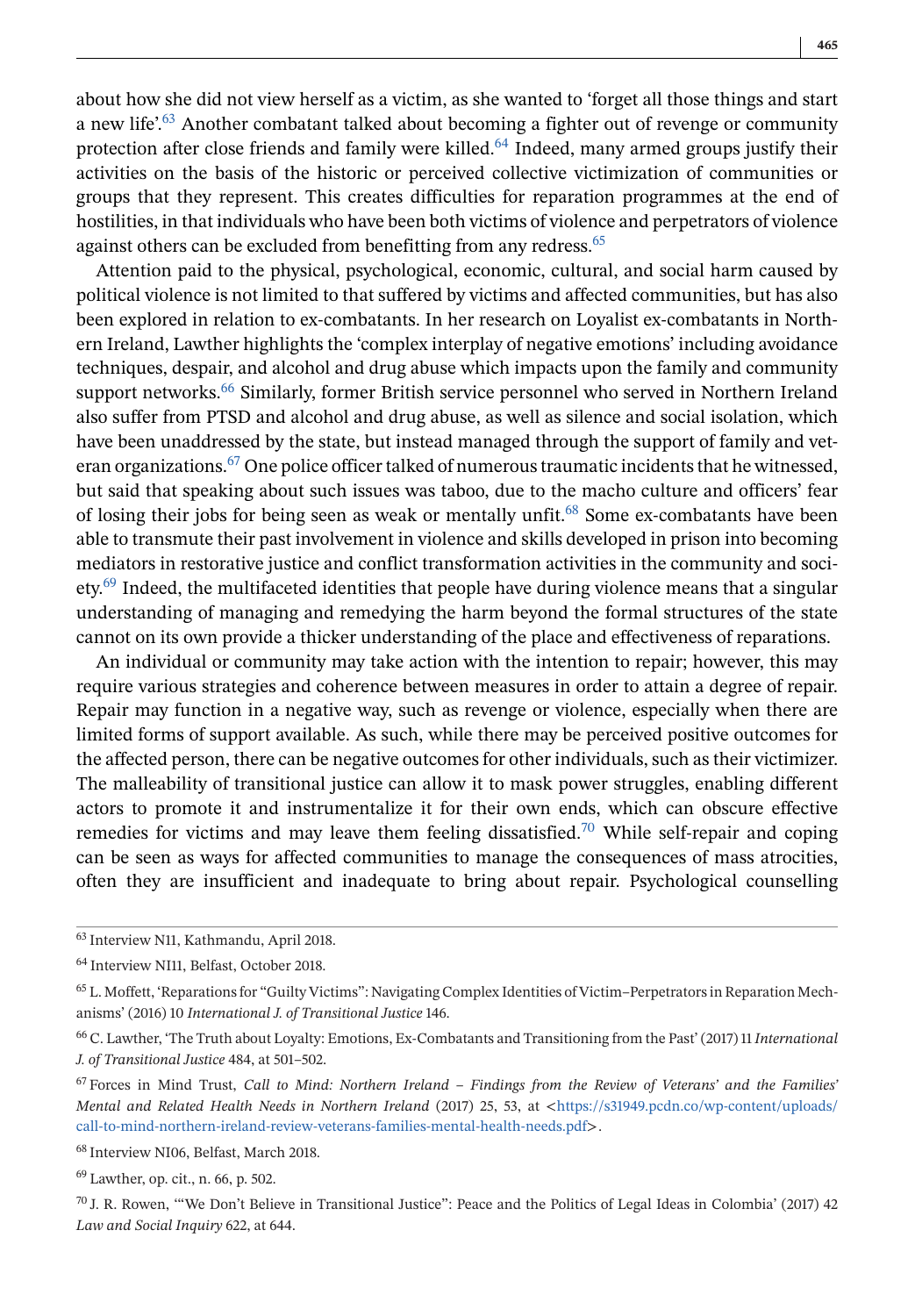and psychosocial support from a range of actors is often needed during and after conflict on a long-term basis, as well as other accompaniment from civil society in the form of informal repair. There is potential for further research beyond the scope of this article on the different coping mechanisms and self-repair that victims undertake during and after violations and how these impact upon their engagement with transitional justice. Now, however, we turn to discuss how informal repair and self-repair relate to each other conceptually.

# **3 INFORMAL REPAIR AND SELF-REPAIR**

Informal repair is distinct from reparations in referring to those community-based measures aimed at acknowledging or alleviating victims' or affected communities' suffering. Informal repair is an alternative, a complement, and even a reaction to legalism, which is often state-centric and human rights framed and prioritizes legal solutions to social problems rather than allowing people to mediate their own resolutions.<sup>71</sup> In a number of countries, victims and affected communities have developed their own processes to acknowledge, recover from, and memorialize the harm that they have suffered and to some extent shame the state for failing to act or challenge its approach to dealing with the past, such as annual memorial prayers at massacre sites, quilts of remembrance, or self-supporting victim groups. While such informal community-based approaches may fill some of the gaps left by a state unwilling or unable to deliver redress, they can also perpetuate local power dynamics and the exclusion of certain individuals or groups.<sup>72</sup> There is also an increasing move to formalize such traditional or community-based approaches into the state's narrative of the conflict, such as in Rwanda.<sup>73</sup> With this in mind, including informal repair in our understanding of reparations and how victims manage their suffering can also provide an insight into the deficiencies of administrative and judicial reparations in redressing certain harms, as well as helping to challenge norms around reparations and established transitional justice practices.

Self-repair is distinguished from informal repair due to the former coming from within those who suffer, whereas informal measures require external involvement and support that is not provided by the state. These distinctions are made in order to better discern the agency of victims and affected communities, the limitations of such measures, and the tensions between them and reparations. Self-repair can also be seen as a process by which victims can find their own resolution of the past through official and unofficial channels. As one victim said,

I have been building my own reparation process, as an individual, as a victim in Colombia because I think one important thing for me is to know what happened. I always wanted to know what happened, why. This is an answer that helps you to heal. $74$ 

<sup>71</sup> K. McEvoy, 'Letting Go of Legalism: Developing a "Thicker" Version of Transitional Justice' in *Transitional Justice from Below*, eds K. McEvoy and L. McGregor (2008) 15, at 16.

 $72$  L. McGregor, 'International Law as a "Tiered Process": Transitional Justice at the Local, National and International Level' in McEvoy and McGregor, id., p. 47, at p. 61.

<sup>73</sup> P. Clark, *The Gacaca Courts, Post-Genocide Justice and Reconciliation in Rwanda* (2010).

<sup>74</sup> Interview COL02, Bogotá, September 2018.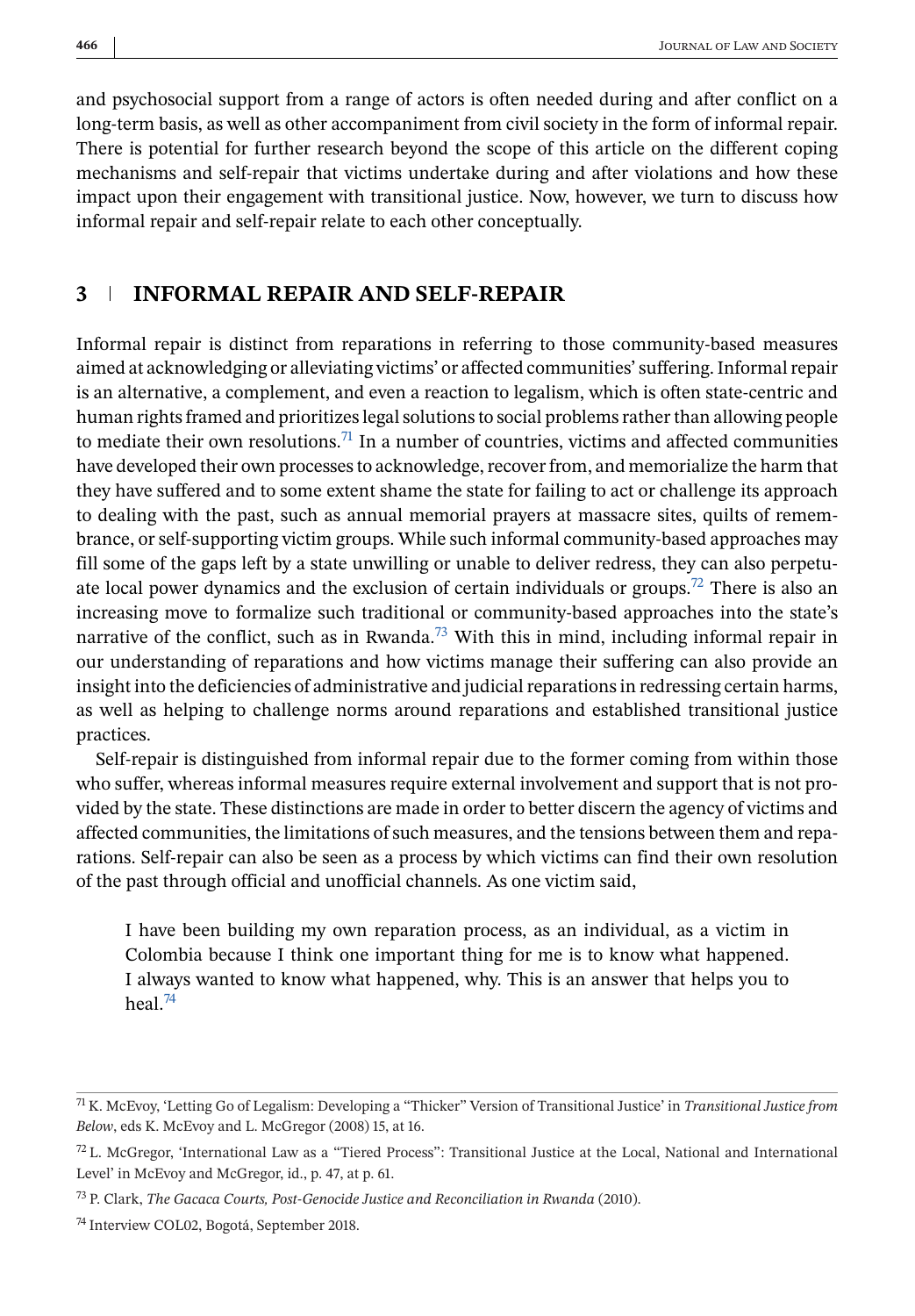Self-repair and informal repair can also be means of demonstrating agency and not falling into the victim-dependent-survivor category that is often invoked to seek funding for such assistance activities.

The intersection of transitional justice and medicine in how harm is constructed as an aspect of personal identity can also shed light on how such labelling requires a person to continue to perpetuate their identity as a victim in order to benefit from justice or health measures. As one victim caseworker said, such processes require

people to stay sick, because if you recover – well then, you're no longer eligible for services ... [I]n a way, it's like a perverse cycle where people will maintain a psychological injury, because to give it up they lose that victimhood and access to financial services and means as well.<sup>75</sup>

Accordingly, having a process that victims control or own can give them more flexibility and dignity in how they view themselves and shape outcomes to their needs, rather than being singularly framed as victims dependent on the state. As one victim found, 'you need to really self-care and work out what you need to leave behind'.<sup>76</sup> Indeed, the discourse around the transformative impact of reparations neglects how victims transform themselves and their social situation on their own, rather than through reparative measures and laws. In reality, it is not that reparations in transitional societies are given to victims, but that victims themselves are often the ones with civil society allies advocating to transform society.

For some victims, there can be no trust built with those responsible for reparations, whether the state or other actors. The mentality of some victims and affected communities is to find ways to recover and repair the past themselves. As one victim said,

It was never how somebody gave me money, or somebody gave me help. It wouldn't have even occurred to us that we needed help; it was just 'How do we rebuild?' So, this is how me and my family are. It's about self-dependence and building life and self-supportive and self-sufficient. That's how we've always been.<sup>77</sup>

Some victims have privately remembered their loved one, whether through maintaining a burial site or a memorial at the place where they were killed. Others have found some solace in the memorialization of their loved one within a broad religious or social transformative narrative. In the absence of state action to provide reparations or justice, such informal repair or self-repair measures have played an important part in enabling victims to live with the past. In Guatemala, 'beatification, or the declaration of martyrdom' as recognition of the suffering of people from other institutions – in this case, the Catholic Church – has important reparative value in the face of state intransigence.<sup>78</sup> Similarly, in Nepal, many victims who were disappeared or killed by the state, including civilians and Maoists, were considered martyrs to provide meaning to their deaths as sacrifices for a better society. Memorialization with members of their communities and other

<sup>75</sup> Interview IR08, Belfast, March 2017.

<sup>76</sup> Interview NI07, Belfast, April 2018.

<sup>77</sup> Interview NI12, London, April 2018.

<sup>78</sup> Interview G09, Guatemala City, May 2018.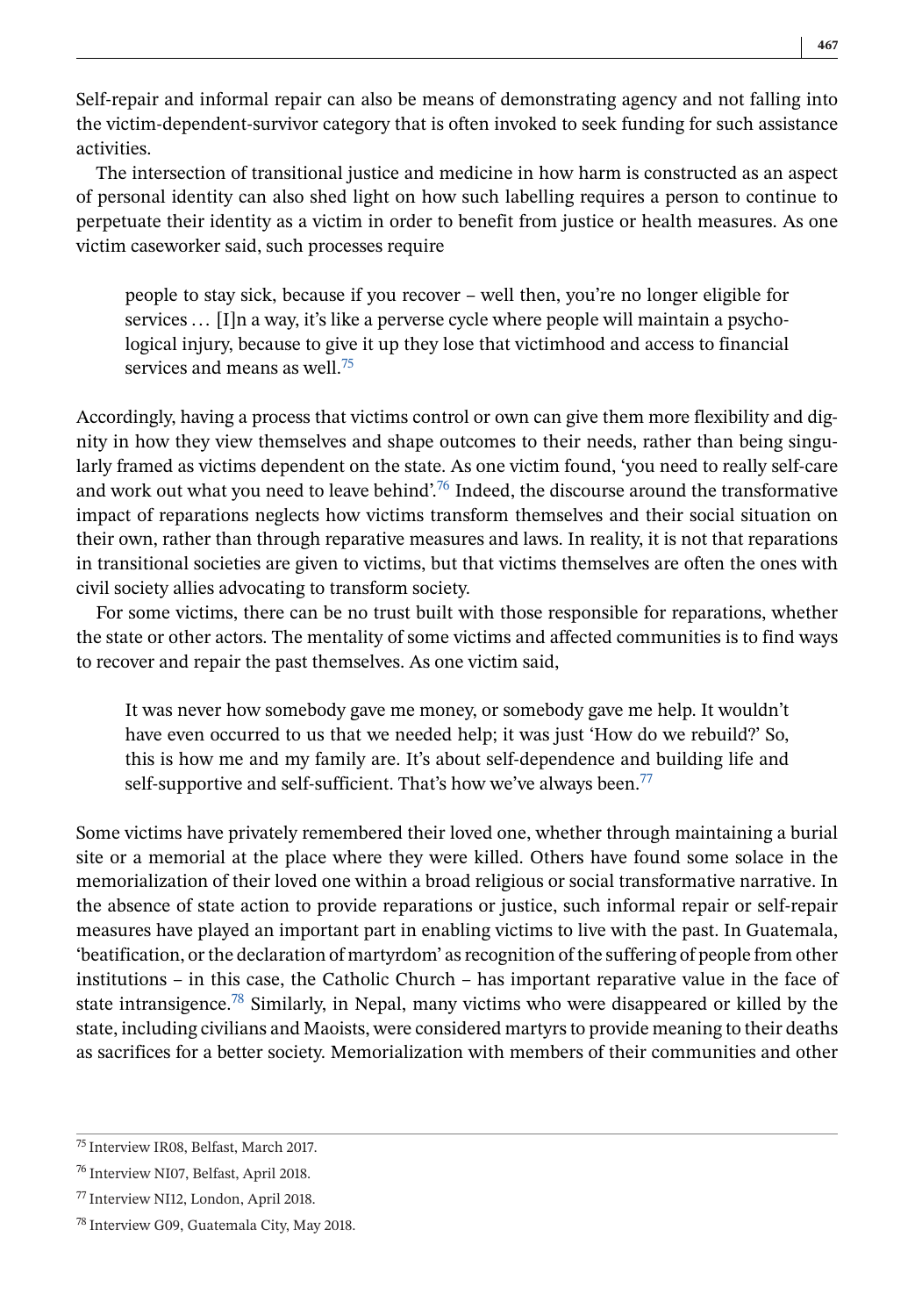victims has helped the families and friends of victims to repair their harm collectively and informally by continuing to acknowledge and remember their deceased loved ones.

Other victims have benefitted from different socializing activities with fellow victims and civil society actors, such as storytelling,<sup>79</sup> arts including quilts of remembrance,<sup>80</sup> gardening,<sup>81</sup> respite breaks, dancing, memorial prayers, commemoration, $82$  and 'body mapping' to help victims to narrate psychological issues or sexual violence.<sup>83</sup> One Ugandan musician who works with victims and is a local representative spoke about the role of songs in the Acholi culture:

[I]t actually helps to give hope to the hopeless, it actually speaks to the heart of those who have been afflicted by the incident, whatever happened at that time. ... It is also a means of remembering, but above all it keeps that record and it acts like a counselling tool. You know music speaks in the heart deeply. At times, you may have no option but to listen to that voice  $84$ 

Family and victim associations can play a critical part in helping victims to cope or self-repair through solidarity and sharing, as an avenue for the 'social reconstruction of meaning and identity' after ambiguous loss caused by disappearances.  $85$  Organizing themselves into a victim group can be a way for them to collectively self-repair and support each other. As one victim advocate said of their 45-year search for the truth, the 'campaign is our therapy'.86 Another victim campaigner said that it would be a 'slow death to do nothing – the struggle for justice kept us going.<sup>87</sup> Victims have also found strength in sharing their experience with other victims or have other victims accompany them to court proceedings or recovery of remains.<sup>88</sup>

For some victims, being able to speak to a friend, family member, or counsellor about their suffering helped to repair the emotional loss. As one victim in Northern Ireland said, 'I think the best thing anybody can do, and it's always been my saving grace, is talking. You know, whenever you talk to people and realize they're just the same as yourself.'89 Some victims in Uganda shared similar feelings, explaining that at times it was easier to 'open up' about common challenges with victims of similar violations, such as sexual violence.<sup>90</sup> However, not everyone has such social support to hand; on the contrary, others suffer in isolation.<sup>91</sup> Furthermore, some victims find that they do not want their social life to be defined by their engagement with a victim group, but to

<sup>84</sup> Interview UG08, Gulu, July 2018.

<sup>85</sup> S. Robins, 'Towards Victim-Centred Transitional Justice: Understanding the Needs of Families of the Disappeared in Postconflict Nepal' (2011) 5 *International J. of Transitional Justice* 75, at 93.

<sup>86</sup> Interview NI19, Dublin, June 2018.

<sup>87</sup> S. Guengueng at REDRESS roundtable, 'Victims of Hissein Habré: The Struggle for Reparations Continues', Assembly of State Parties roundtable, New York, 7 December 2017.

<sup>88</sup> Interview COL23, Bogotá, September 2018.

<sup>89</sup> Interview NI14, Lisburn, April 2018.

<sup>90</sup> Interview UG05, Gulu, July 2018.

<sup>79</sup> Interview UG05, Gulu, July 2018.

<sup>80</sup> WAVE, *Quilt of Remembrance* (2014).

<sup>81</sup> Interview IR18, Belfast, March 2017.

<sup>82</sup> Interview UG11, Gulu, July 2018.

<sup>83</sup> Interview UG05, Gulu, July 2018. See S. Gunn, *Body Mapping for Advocacy: A Toolkit* (2018).

<sup>91</sup> Robins, op. cit., n. 85, pp. 88–89.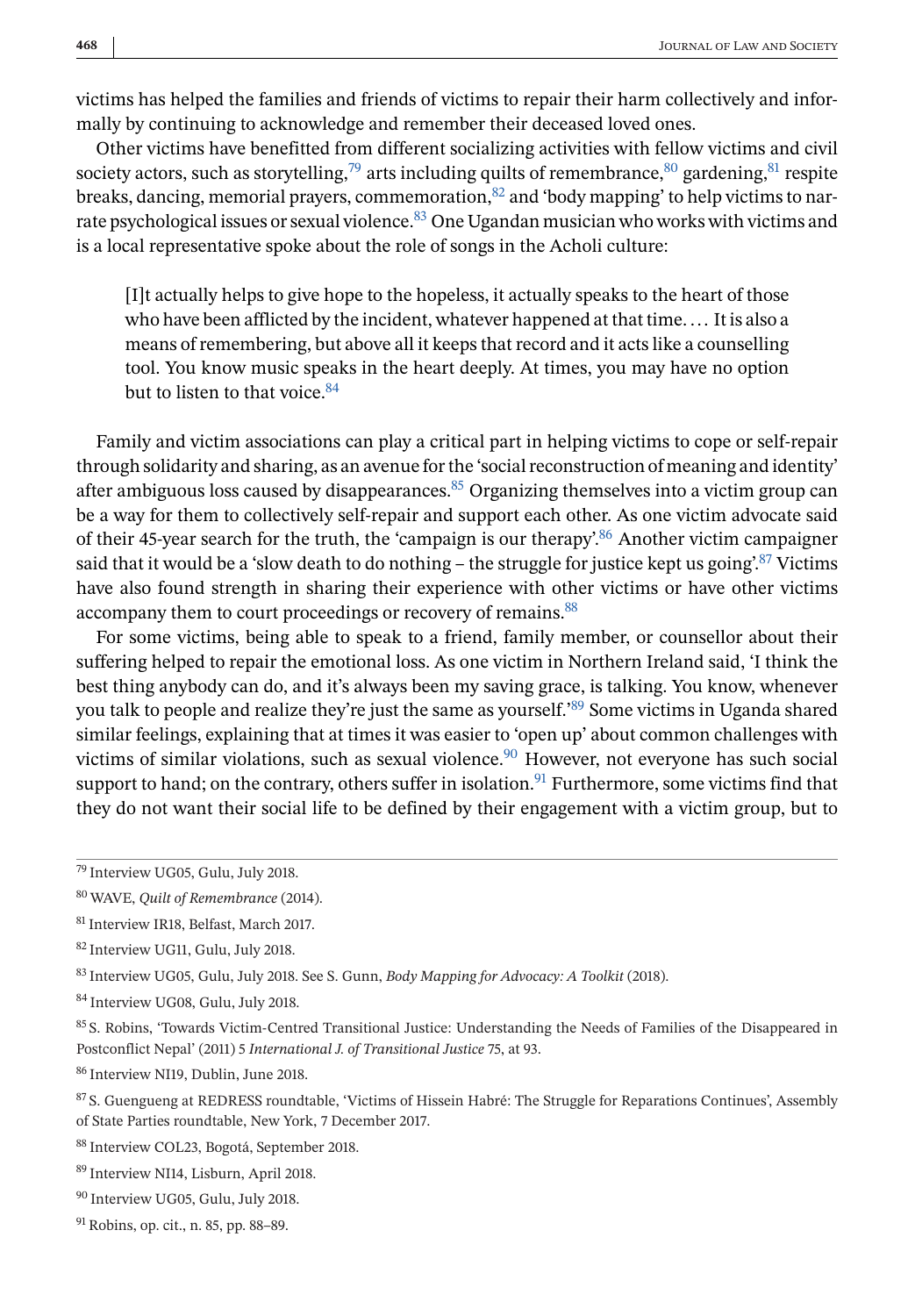have their own life outside it. $92$  Others have found focusing on present and future challenges, such as working in a local community organization, rather than dwelling in the past, to be more beneficial<sup>93</sup>

The role of spirituality and religion in assisting repair through a community support network is well documented in the peacebuilding literature but has been on the margins of transitional justice.94 Throughout our fieldwork, many victims have benefitted from spiritual support from a range of Indigenous, traditional, spiritual, and organized religions to help them to come to terms with their suffering, as well as economic and emotional support. One psychologist who works with victims of the conflict in northern Uganda spoke of the importance of memorial prayers on the anniversary of massacres as a means to 'socialize' and find a 'personal way of connecting' with other community members and victims, as well as to 'cool down' their hearts and find information about accessing services.<sup>95</sup> For some victims, religion or spirituality offered a 'divine response': '[since] they can't resolve this issue by themselves, they simply move on by basically handing that over to spirituality, handing that over to God to deal with<sup>'.96</sup> The religious dimension through forgiveness in some faiths also provided a space for victims to let go of some of the negative feelings of the harm that they had suffered, as otherwise they would be 'claiming or vindicating our rights for eternity'.<sup>97</sup>

Religion or spirituality can also be a form of informal repair, in that the victim is no longer socially isolated but instead has their suffering acknowledged by the community. Even though this recognition of suffering is not by a responsible actor, it helps to bring private experience of violence into public discourse.98 Medical practitioners in Uganda who offered to pray with victims added a further level of care and compassion by acting in spiritual solidarity.<sup>99</sup> Informal repair can also include the traditional medicine or 'home remedies' that victims use to treat suffering, or massages to deal with chronic pain, due to the cost of professional care and the distance to hospitals.<sup>100</sup> This can fit into Indigenous or tribal groups' cosmovision and their understanding of being connected to the land and nature, and the need to maintain equilibrium, with time not being linear but circular in their experience of suffering. Moreover, it also speaks to a more collective understanding of repairing harm and identity practiced by Indigenous groups, rather than simply focusing on the individual consequences. For instance, one Indigenous leader in Colombia spoke about the conflict contaminating the land and putting the territory 'out of balance'. Beyond dealing with physical landmines or unexploded ordinance, the healing practices of the community were required to self-repair the land and their connection to it.<sup>101</sup> Such harm from conflict can also rupture the community's and individuals' cultural understanding between generations and some victims did not know how to process and alleviate the harm and 're-establish the balance'.102 This

<sup>92</sup> Interview IR07, Belfast, March 2017.

<sup>93</sup> Interview NI14, Lisburn, April 2018.

<sup>94</sup> J. D. Brewer et al., 'Religion and Peacemaking: A Conceptualization' (2010) 44 *Sociology* 1019.

<sup>&</sup>lt;sup>95</sup> Interview UG11, Gulu, July 2018.

<sup>96</sup> Interview COL03, Bogotá, September 2018.

<sup>97</sup> Interview COL14, Medellín, September 2018.

<sup>98</sup> S. Cohen, *States of Denial: Knowing about Atrocities and Suffering* (2001) 225.

<sup>99</sup> Interview UG31, Lira, July 2018. In Northern Ireland, this would be unlikely to happen, but it is not unheard of.

<sup>100</sup> Interview G01, Plan de Sánchez, May 2018; Interview N25, Nepal, April 2018.

<sup>101</sup> Interview COL09, Medellín, September 2018.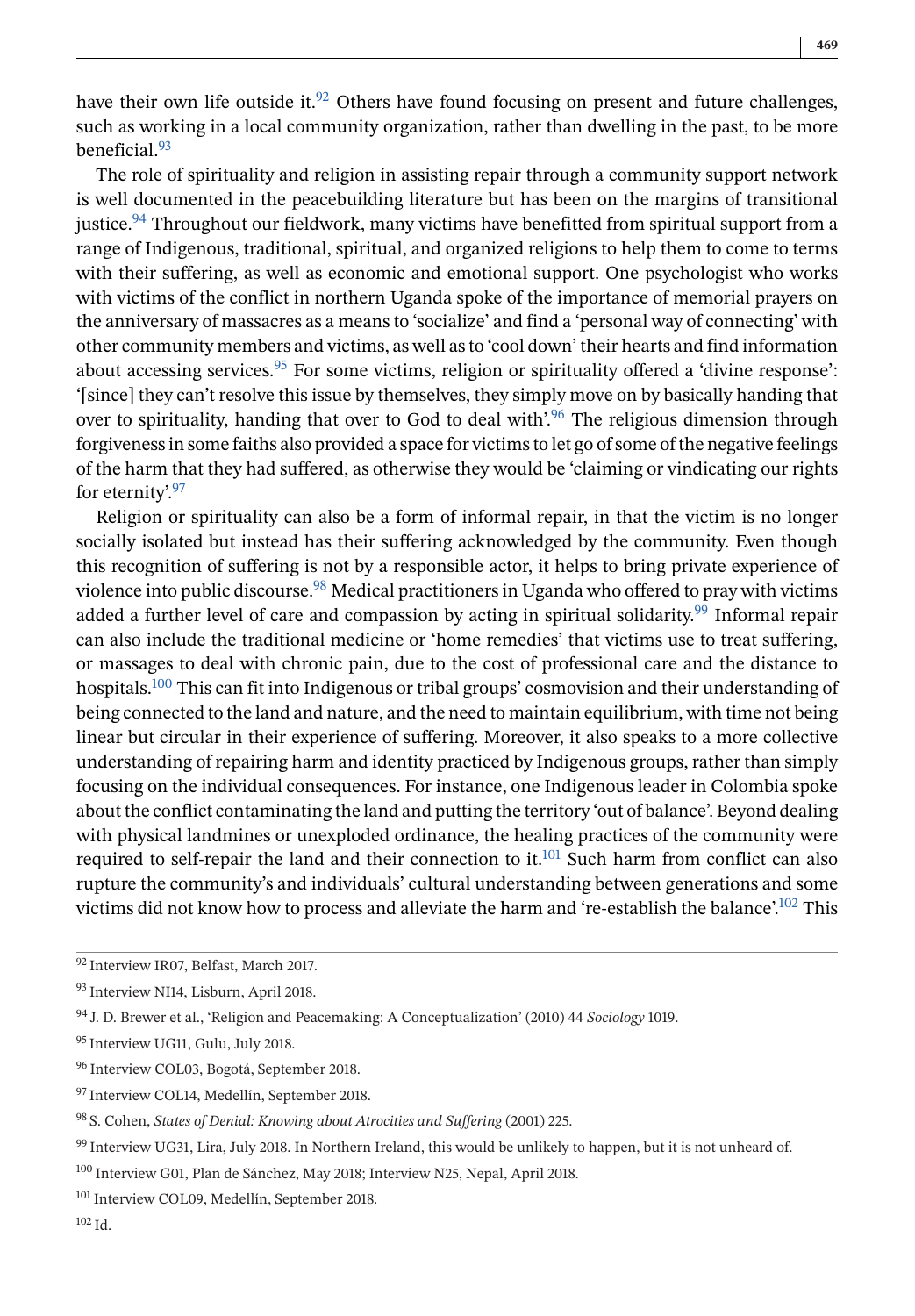corresponds to similar traditional spiritual cleansing practices of people and land, where blood has been spilled.<sup>103</sup>

Social and cultural rituals help to situate the rupture in the past and to reconstitute the social and spiritual order, as well as bringing the community closer to the victim in supporting them in their loss. In Uganda, one practitioner spoke about challenging the cultural stigma of children born of war being called 'killers' in their community, because their fathers were Lord's Resistance Army (LRA) commanders, by using traditional cleansing ceremonies to break the 'contaminations' in the lineage.104 One clan chief (*rwot*) and families who have had their children abducted by the LRA have created a memorial hut where they can gather with each other, carry out ceremonies such as calling back the missing person while winnowing the millet, and provide counselling. The hut also houses a museum of objects to remember their loved ones along with their names.105 Such efforts represent an informal adoption of traditional connections with spirituality, memorialization, and social gathering to build solidarity, especially given the spiritual and psychological trauma caused by not knowing the fate of their loved ones or by having to bury their remains. We should not be too hasty to view traditional practices as immune from critical analysis; they can be ineffective and reproduce gender dynamics and underlying drivers of violence, or suffer the same instrumentalization of political interests by elites as in transitional justice. Nevertheless, they provide an important alternative vision of repair to which reparation processes should be attuned.

While communities can build memorials and organize commemorative ceremonies or informal truth recovery, such efforts may be limited by funding timelines that make them temporary and community or grassroots based rather than an ongoing national or societal memorialization of the past. They fill some of the emotional, temporal, and material gaps left by state reparation processes. If we consider reparations as measures to acknowledge and remedy the harm caused to a victim by an actor responsible for a violation, it seems somewhat inappropriate for a local NGO to make an apology or offer compensation. Traditional justice practices that mediate disputes can provide some acknowledgement of wrongdoing but not full reparations as stipulated under human rights law. For victims, this observance of international norms on reparations may mean little for their daily reality of living with suffering, but ultimately the resources and bureaucracy of the state need to be deployed to deliver reparations in transitional societies, given the political and mass nature of such violations and the symbolic and moral value-laden weight in making amends for the past and preventing its repetition. At the same time, the process of claiming reparations and benefitting from such measures can also contribute to self-repair as a self-reflexive development. As one victim said, the provision of compensation gives victims 'confidence and inner healing, that whatever happened has happened and will hopefully not happen again'.<sup>106</sup>

Informal repair also risks abuse whether through camouflaging state inactivity or lack of political will, state capture of civil society, or inadequate procedural protections for victims. The work of civil society and international organizations in meeting some of the needs of victims but not others creates a clear schism between those who are lucky enough to benefit and those who are not. In Guatemala, for instance, despite numerous cases and civil society demands for a national disappeared commission that includes a country-wide DNA database and funded forensic

<sup>103</sup> Interview UG21, Kampala, July 2018.

<sup>104</sup> Id.

<sup>105</sup> Interview UG16, Kitgum, July 2018.

<sup>106</sup> Interview SS5, Juba, March 2019.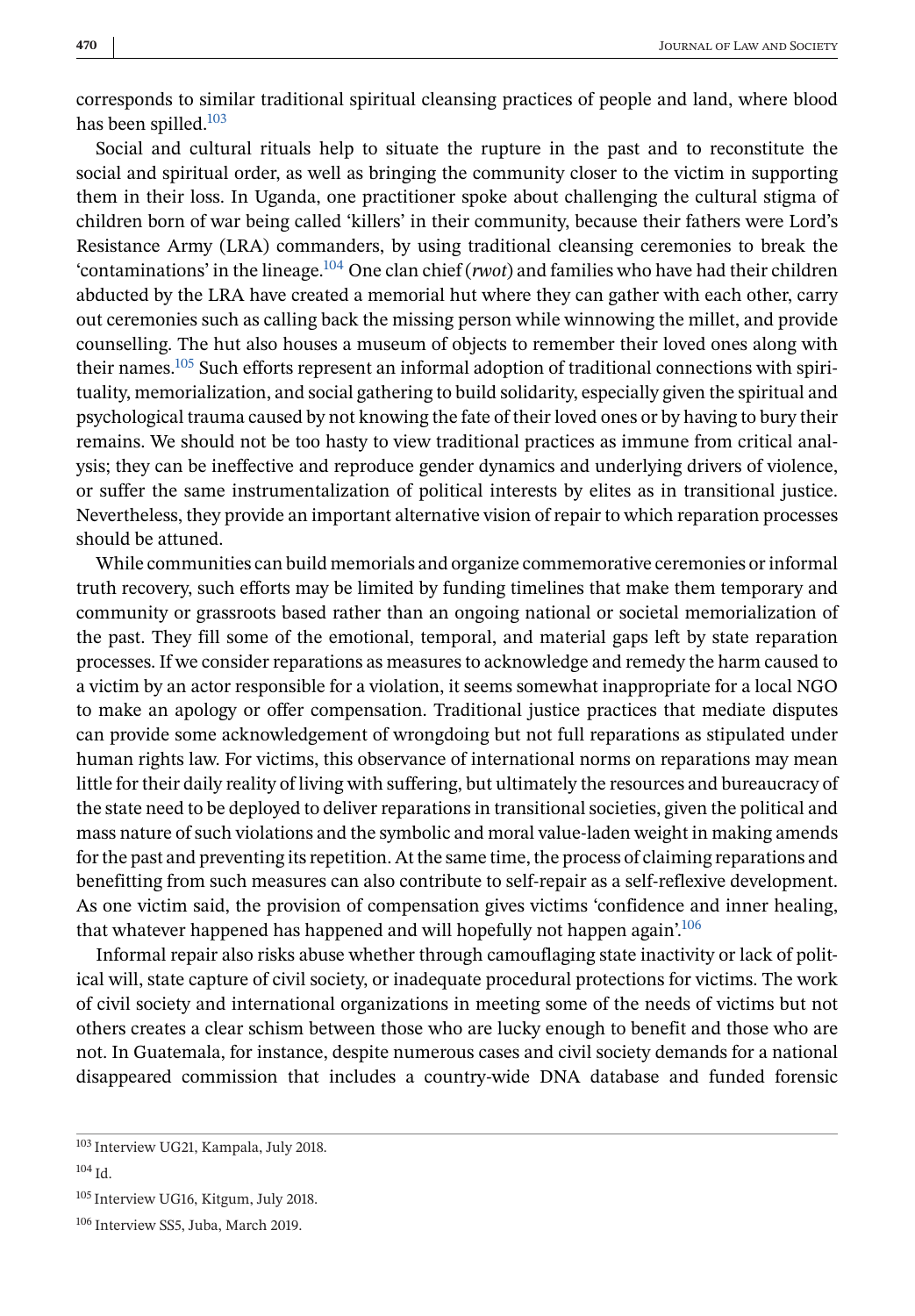recovery team, all recovery of remains of those disappeared during the war and the genocide is carried out by NGOs such as the Fundación de Antropología Forense de Guatemala and the Centro de Análisis Forense y Ciencias Aplicadas, with the support of the International Committee of the Red Cross.<sup>107</sup> While civil society can support an informal non-political space to attend to some of the needs of victims, it cannot redress the past and carry out institutional reform in the more symbolic or comprehensive way that necessarily requires the state.<sup>108</sup> The Guatemalan government's failure to establish a national disappeared commission has meant that it is the responsibility of victims and civil society organizations to strive for repair; as one actor responsible for identification and exhumation termed it, this is a 'citizen's struggle'.<sup>109</sup> While transitional justice can be a site of struggle through which those wronged can seek legal redress,<sup>110</sup> such munificence can misrepresent the responsibility of the state in victimization and frame victims as 'supplicants begging favors'.111 In the case of Guatemala, this has seen the national reparation programme (PNR) cynically put up plaques bearing its name on the mausoleums of victims who have been recovered by these non-state actors, which degrades the obligation of the state and makes it just a branding exercise.

# **4 REPARATIONS, AGENCY, AND SELF-REPAIR**

Reparations can provide a range of measures to assist victims in coping and allow them to choose how to manage their harm, such as through medical rehabilitation, restitution of land, and compensation via monthly pensions. The human rights movement and jurisprudence of regional courts, in particular the Inter-American Court of Human Rights, have played an important part in framing transitional justice in a rights discourse.<sup>112</sup> This has seen increasing advocacy around the right to justice, truth, and reparations that concentrates on the relationship between individuals and groups as rights holders to claim against the state as a duty holder for failing to fulfil its domestic and international obligations to provide reparations. Such a rights-based discourse is helpful in making claims against the state to implement its obligations through domestic courts and international bodies. However, such a discourse inevitably legally flattens the complexity of victims' suffering into juridical categories, and inequitably benefits those who have the resources and capacity to maintain pressure and articulate demands from the state. The limitations of legalism have been well rehearsed in transitional justice, but it continues to pervade our understanding of how people affected by mass atrocities cope with their harm or self-repair.

Further insights can be found in trauma studies literature, which highlights the impact of political violence in rupturing social relationships, which reparations often fail to redress.<sup>113</sup> Some victims may be unwilling or unable to make legal claims due to the attention that it will bring or

<sup>109</sup> Interview G15, Guatemala City, May 2018.

<sup>111</sup> Pross, op. cit., n. 12, p. 175.

<sup>107</sup> D. Martínez and L. Gómez, *A Promise to Be Fulfilled: Reparations for Victims of the Armed Conflict in Guatemala* (2019) 12, 29.

<sup>108</sup> M. Fischer, 'Civil Society in Conflict Transformation: Strengths and Limitations' in *Advancing Conflict Transformation*, eds B. Austin et al. (2011) 304.

<sup>110</sup> K. McEvoy, 'Law, Struggle, and Political Transformation in Northern Ireland' (2000) 27 *J. of Law and Society* 542.

 $112$  A. J. Carrillo, 'Justice in Context: The Relevance of Inter-American Human Rights Law and Practice to Repairing the Past' in *The Handbook of Reparations*, ed. P. de Greiff (2006) 504.

<sup>113</sup> J. Herman, *Trauma and Recovery* (2001) 61; T. J. Bowyer, *Beyond Suffering and Reparation* (2019) 165.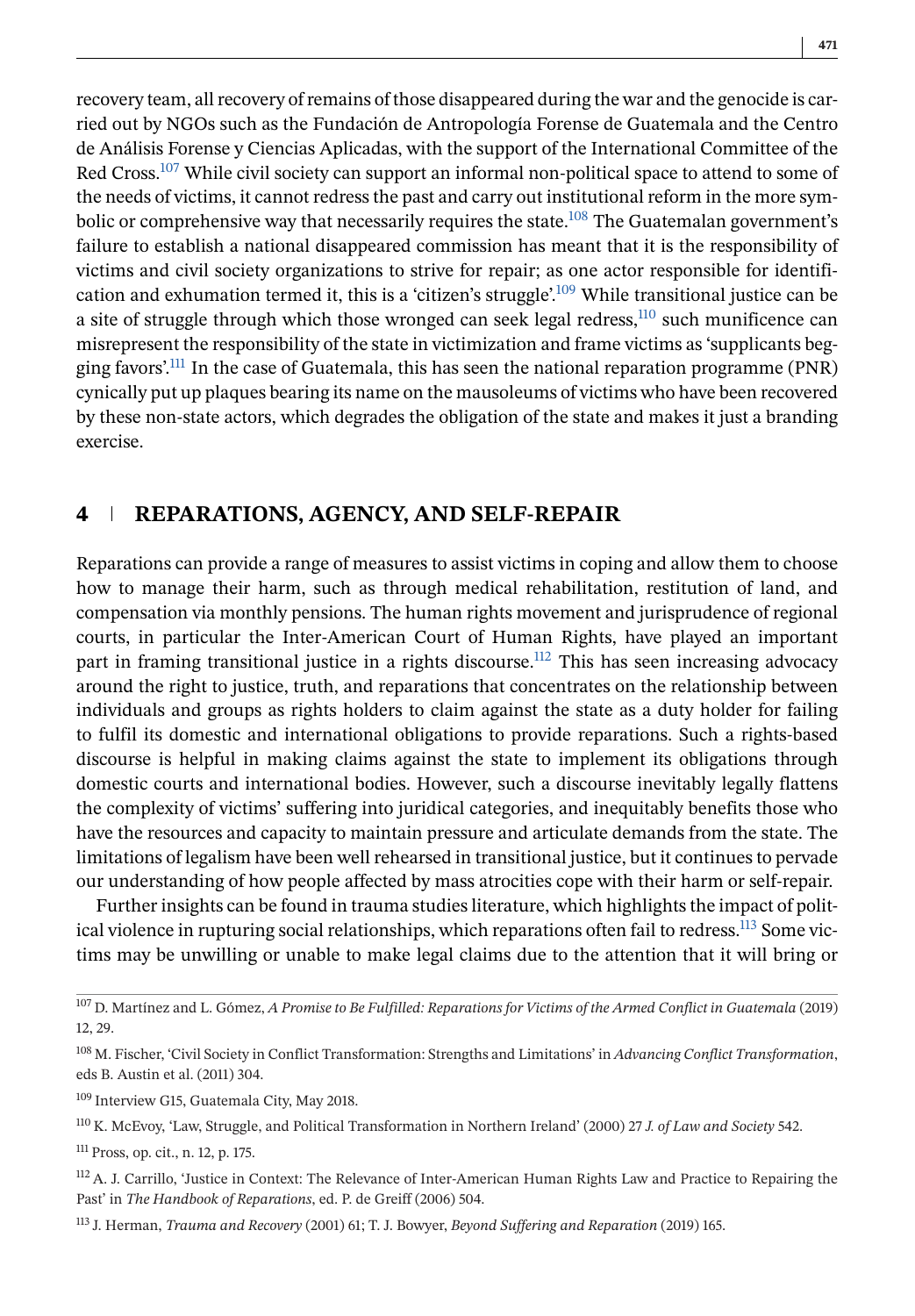rifts in family relations, or because they do not have the resources or knowledge. Indeed, there is increasing attention paid in the literature to 'reluctant' victims – that is, those who do not see themselves as victims or wish to be publicly identified as such, given the possible repercussions for family, social, economic, and private life.<sup>114</sup> Other victims may feel that no matter how the political order has shifted in terms of governance, they can never trust the state and grow deeply disenchanted and defiant, even supportive of dissident armed groups in their anti-state beliefs. Victims of mass violence can lose their 'trust in the world', in that 'they cannot initially act and be active, as autonomous agents in the public sphere' and are left feeling disorientated, alone, and frustrated.115 Informal repair and self-repair can play an important part for such victims in finding a way to live with their suffering. This also indicates the importance of ensuring that reparations are accessible to victims by working to remove some of the social barriers that inhibit them from coming forward to claim benefits.

While attention paid to victims' limited capacity to engage in transitional justice can change over time, there has been increasing research around the representation and instrumentalization of victims' voices as 'speaking for' them.<sup>116</sup> Mechanisms set up under the rubric of doing 'justice for victims' can exclude victims through their use of legalese.<sup>117</sup> There can also be structural reasons that allow some victims to self-repair and better articulate their demands, improving their engagement and traction in transitional justice processes, such as those from middle-class, urban backgrounds or those who are 'celebrity victims'.118 Indeed, Fletcher and Weinstein warn that while transitional justice can empower some victims in focusing attention on their plight and justice as a moral response in their name, it also risks disempowering them and 'stripping away the self-efficacy' of those who have suffered.<sup>119</sup> Instead, a victim-centred approach needs to more effectively challenge the underlying assumptions, better support resilience, ensure the participation of victims in the design and process of transitional justice mechanisms, and take into account the complex reality of victimhood and victims' ability to self-repair, whether individually or collectively.<sup>120</sup>

The right to reparations mainly focuses on the individual rather than on collective or community aspects of the harm. In Colombia, members of trade unions, human rights organizations, and Indigenous groups all spoke about how the killing of leaders of their organizations impacted their ability to evolve as groups and engage in social activism. This was framed in how violence tears the social fabric more broadly. Indeed, Martin-Baro suggests that dealing with the past should not be limited to individuals but requires 'socio-political therapy' for society.121 Focusing on the effects of violence on individuals risks neglecting the social and cultural experience of harm and

<sup>121</sup> I. Martin-Baro, 'Reparations: Attention Must Be Paid' in *Transitional Justice: How Emerging Democracies Reckon with Former Regimes*, ed. N. J. Kritz (1995) 569–571.

<sup>114</sup> F. Mégret, 'The Strange Case of the Victim Who Did Not Want Justice' (2018) 12 *International J. of Transitional Justice* 444.

<sup>115</sup> K. Andrieu, 'Political Liberalism after Mass Violence: John Rawls and a "Theory" of Transitional Justice' in *Transitional Justice Theories*, eds S. Buckley-Zistel et al. (2014) 85, at 100.

<sup>116</sup> McEvoy and McConnachie, op. cit., n. 3, p. 499.

<sup>&</sup>lt;sup>117</sup> P. Dixon and C. Tenove, 'International Criminal Justice as a Transnational Field: Rules, Authority and Victims' (2013) 7 *International J. of Transitional Justice* (2013) 393, at 412.

<sup>118</sup> van der Merwe, op. cit., n. 27, p. 201.

<sup>119</sup> Fletcher and Weinstein, op. cit., n. 8.

<sup>120</sup> Id.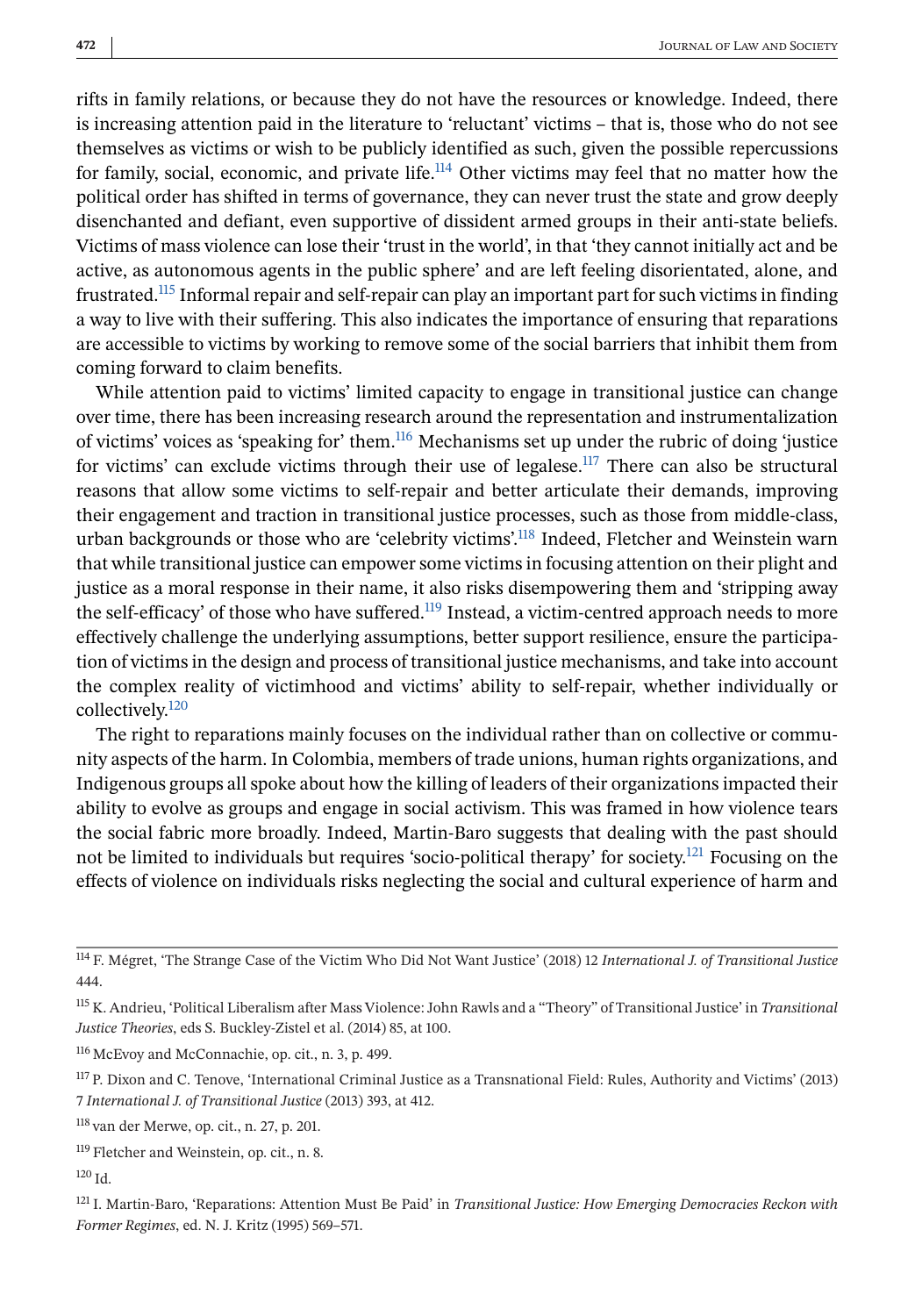its impact on collective identity and cohesion.<sup>122</sup> Indeed, recognizing the collective self-repair of victim groups in organizing themselves is a critical part of advancing the agenda on transitional justice. As one Colombian civil society actor said,

there's a huge difference between the victim ... and the organized victim, meaning a victim who's part of an organization that has been sort of socialized into special discourse, into relationship with donors, with state agencies – those who are more visible in the public debate as the second group. This other group, it's much larger, and they are basically getting back to life. ... [T]here's a story of resilience that should be told as well, but which is not politically convenient for those who will insist on victims' need to get their reparations.<sup>123</sup>

Transitional justice mechanisms come years and even decades, if at all, after violations occur. When they are established, they are often not aimed at enabling victims to cope but rather at determining criminal liability, truth, acknowledgement, or symbolic measures to repair victims' harm.<sup>124</sup> Reparations can contribute to repairing such harm and alleviate some of the consequences, but not necessarily to coping or self-repair. By this, we mean how victims reorganize, rebuild, and repair themselves in the aftermath of their harm, to manage their needs and to reconcile themselves with their new existence and life path. Victims and civil society organizations are acutely aware of this; as two community psychologists told us, instead of framing victims as 'victims' dependent on the state,

[w]e try to talk about 'affected people', about 'participants', because the idea of a victim being disabled is still prevalent, and precisely something that we work on a lot at the community level is the agency of people. That is to say, the resources, the capacity, the decision making, freedom. Therefore, the word 'victim' is more subject to a passive role than an active role. On the other hand, what we also learn a lot from our approach is heterogeneity. Each person is affected differently because they are a certain age, in a certain context, with certain variables and sometimes when we talk about victims, we tend to homogenize.

... The relatives who are looking for their missing persons, their loved ones – it's not that they stayed in the role of 'I'm going to wait for someone to come and look for me'. ... [T]hey themselves organized themselves, they themselves looked for resources to be able to continue a search that takes more than 32 years sometimes. $125$ 

Formal programmes identify the relevant harms and the corresponding forms of reparations. However, it may be more helpful to consider prioritizing certain reparations that enable victims to continue with their own reparative process with respect to the harms that the state struggles to repair or care for. The recognition element of reparations has led some to argue that such

<sup>122</sup> A. Pradier et al., 'Between Transitional Justice and Politics: Reparations in South Africa' (2018) 25 *South African J. of International Affairs* 301, at 305.

<sup>123</sup> Interview COL25, Bogotá, September 2018.

<sup>124</sup> O'Connell, op. cit., n. 21, p. 331.

<sup>125</sup> Interview P16, Lima, May 2019.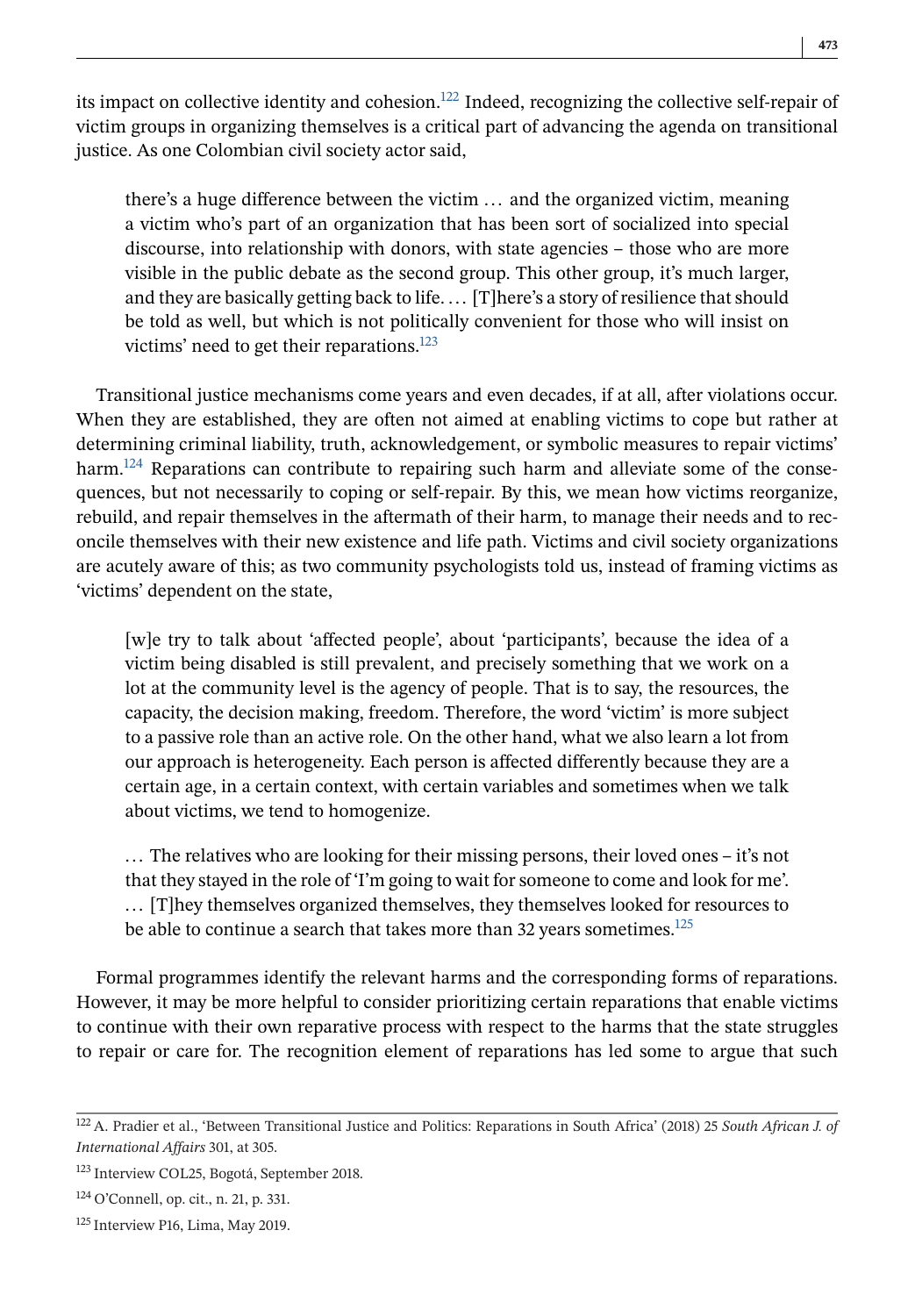measures can and should be aimed at 'restoring' victims' dignity and self-worth, $126$  or that they are necessary because 'to get on with life individually and to be able to function properly in the new society, each victim needs a renewed self-confidence'.<sup>127</sup> However, this implies that victims' dignity, self-worth, and confidence are things that the state has to confer through reparations; otherwise, victims would be lacking without such official processes to 'make them whole'. This plays into the notion of the passive, vulnerable victim awaiting state validation. This is not to detract from the importance of reparation measures in vindicating victims' suffering, but rather to appreciate that victims do not necessarily lose their self-worth or dignity, can retain agency, and can be confident in their demands and self. One victim who had suffered multiple violations found the label of victim as 'disempowering' in that

it didn't reflect what I thought of myself ... as somebody who had had something really incredibly negative happen and was able to use that trauma to build resilience and to really grasp life. I have always had an ethos as a result of my father being killed. I've always felt that life is fragile and if you have things you want to do, you do them now. ... It has led me to risk-taking things, but it has been a great driving force.<sup>128</sup>

For many victims, reparations are a necessity to 'regain a sense of control over their destinies'.<sup>129</sup> As one Colombian victim said, 'we are not seeking charity, we are not seeking humanitarian attention, we are not seeking any favour, but we are seeking that our dignity be recognized and taken care of by the whole society.<sup>130</sup> Nevertheless, the implementation of reparations needs to recognize and better support victims' agency in their own self-repair and engagement with informal repair.

For states dealing with mass atrocities that have affected millions of individuals, the demands of human rights organizations to ensure that victims receive 'full and effective reparation' may seem unrealistic in the face of all of the urgent competing social demands.<sup>131</sup> International declarations on reparations do not provide any sort of guidance on the implementation of such measures. $^{132}$ We do not want to dilute the right to reparations as a legal concept and as a form of justice and accountability. Instead, our purpose is to appreciate the reality of victims' everyday experience in managing their harm over time. Moreover, providing reparations in the immediate aftermath of mass atrocities may be counter-productive if victims do not feel comfortable in coming forward about their harm or their harm has not fully manifested. Reparations can be a means of claims making, but they can be a Western and top-down perspective framed in a particular way by civil society.133 In repairing categories of violations and quantifying harm as a cost, reparations

<sup>126</sup> E. Verdeja, 'A Normative Theory of Reparations in Transitional Democracies' (2006) 37 *Metaphilosophy* 449, at 451.

<sup>127</sup> S. Vandeginste, 'Reparation' in *Reconciliation after Violent Conflict: A Handbook*, eds D. Bloomfield et al. (2003) 145, at 147.

<sup>128</sup> Interview NI07, Belfast, April 2018.

<sup>129</sup> Fletcher and Weinstein, op. cit., n. 8, p. 630.

<sup>130</sup> Interview COL14, Medellín, September 2018.

<sup>&</sup>lt;sup>131</sup> UN Basic Principles and Guidelines on the Right to a Remedy and Reparation for Victims of Gross Violations of International Human Rights Law and Serious Violations of International Humanitarian Law 2005, Principle 18.

<sup>132</sup> Pradier et al., op. cit., n. 122.

<sup>133</sup> C. Sperfeldt, 'Practices of Reparations in International Criminal Justice' (2018) PhD thesis, The Australian National University, at 134.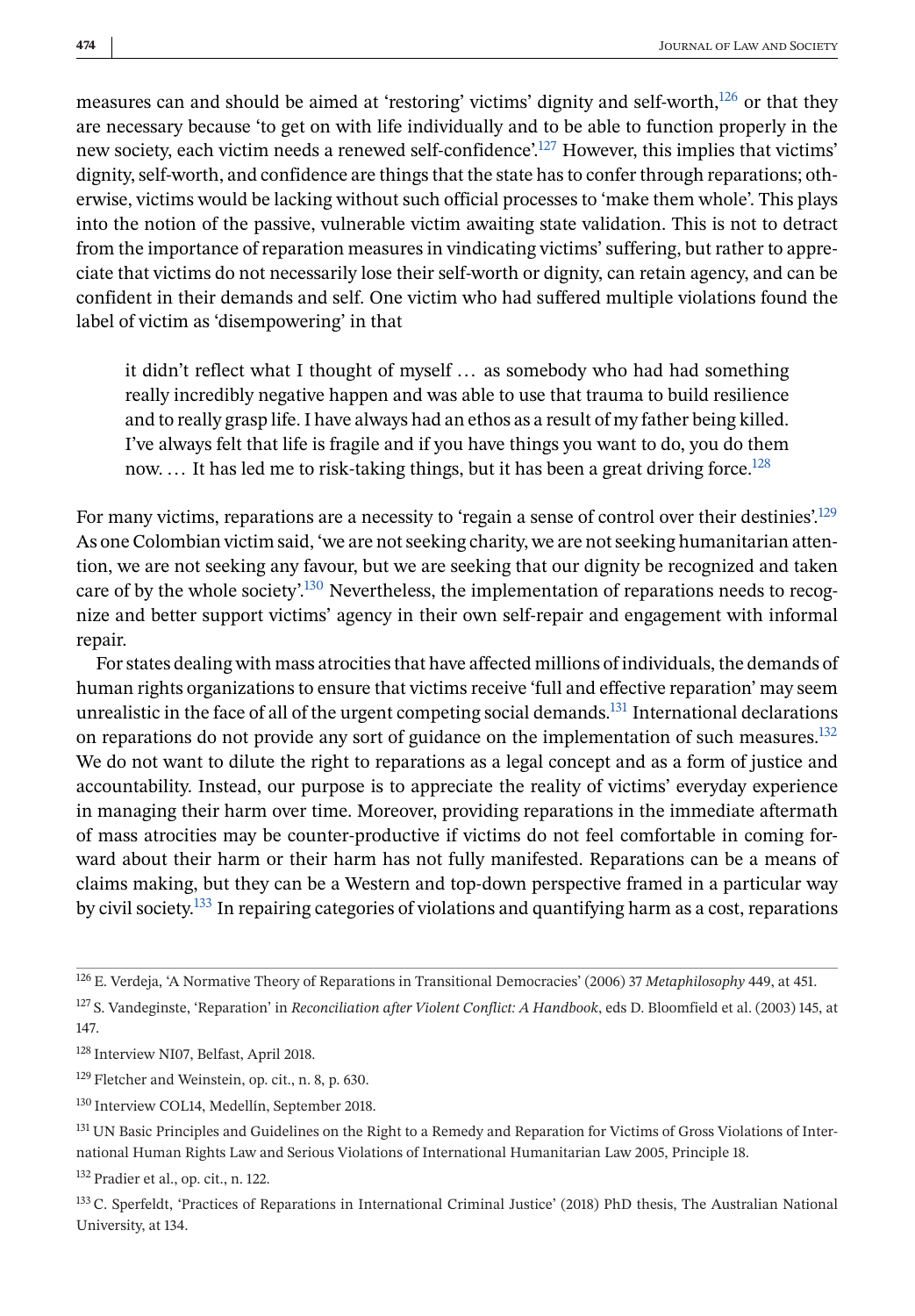programmes can neglect victims' suffering as a human experience, which can have a 'deadening effect' on them.<sup>134</sup> However, victims also have agency; they can, along with civil society allies, use the language of reparations and rights discourse to shape such measures to their needs. Nevertheless, reparations can never undo the harm, but can facilitate a victim's own journey towards living with the reality of the past. Informal repair and self-repair can play a key role here.

The creation of strong, resilient victims is not simply the goal, as coping mechanisms can sometimes work only temporarily. Self-repair is about finding ways for victims to reconcile themselves with their past suffering. This may work for some victims and survivors or only for a limited time without external support, but the weight of age, disability, further traumatizing events, and psychological trauma can pull them down. It is a general problem of transitional justice that there are often no short-term measures or long-term strategies to mitigate victims' harm. Nevertheless, when reparations are implemented, they have to be evaluated in terms of the extent to which they sustain the lives of the victims, which may involve dependence on the state.

# **5 STATE DEPENDENCE, RESILIENCE, AND SELF-REPAIR**

By dominating the field and insisting that dealing with the past is the *only* way to address mass violence, transitional justice risks obstructing or discouraging victims from owning or making sense of their own recovery and narrative of the past. This is not to undermine the vital role that reparations and other transitional justice mechanisms play, but rather to better understand victims' agency in dealing with the past and how this can fit with these mechanisms to maximize possible redress. It is also to recognize the need for realism and honesty with respect to the potential of reparations, in that they cannot be expected to remedy all of the diverse ways in which harm has impacted upon victims' lives and health. Instead, reparations can provide official acknowledgement of the harm caused, and remedial measures and services to help to live with its consequences.

Greater understanding of the role of victims' agency, resilience, and ability to self-repair can be used to inform appropriate reparations so that the two can complement each other better. One victim viewed agency, resilience, and self-repair as 'bound together, confused, and overlapped' with reparations, and not necessarily as an alternative to them.<sup>135</sup> Victims practise self-care as a response to state inaction, because they have to 'move on', but this does not mean that the state is relieved of its obligations.<sup>136</sup> Some victims self-medicate or seek prescription medication such as sedatives, anti-depressants, and tranquillizers due to a lack of adequate mental health services, which can lead to substance abuse.<sup>137</sup> Where the state is willing and able to help victims, it may not fully appreciate their understanding of harm, their sense of recovery, or, in the case of Indigenous people, their cosmovision.138 Even when the state does provide reparations, these may be delayed or only partial. For example, one of the survivors of the Plan de Sánchez massacre in Guatemala related how, despite succeeding in their case at the Inter-American Court of Human Rights, which

<sup>134</sup> Bowyer, op. cit., n. 113, p. 148.

<sup>135</sup> Interview COL04, Bogotá, September 2018.

<sup>136</sup> Id.

<sup>&</sup>lt;sup>137</sup> Commission for Victims and Survivors, *Troubled Consequences: A Report on the Mental Health Impact of the Civil Conflict in Northern Ireland* (2011) 66-67, at <<https://www.cvsni.org/media/1435/troubled-consequences-october-2011.pdf>>.

<sup>138</sup> Interview COL09, Medellín, September 2018.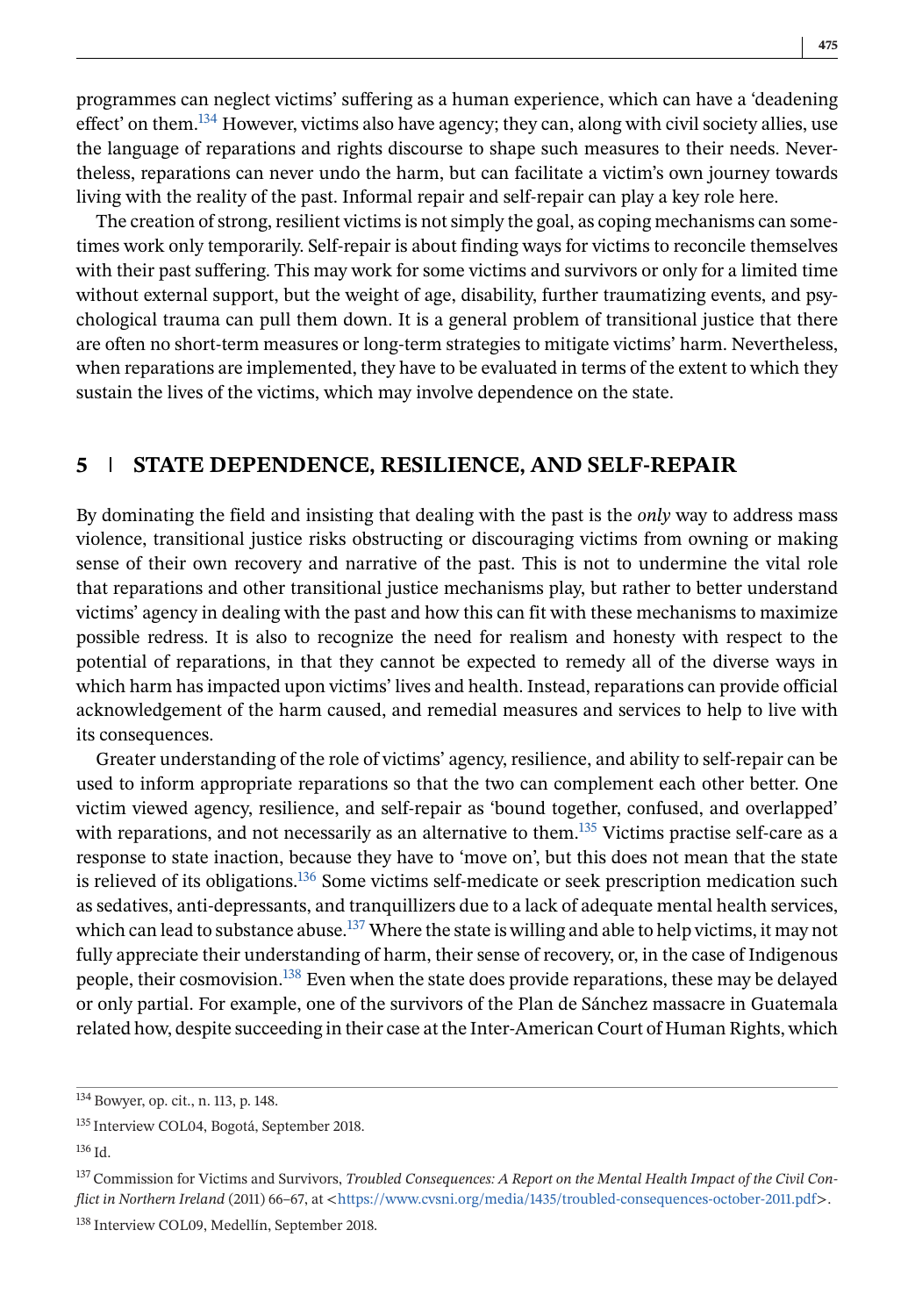ordered a healthcare clinic to be set up in the village among other reparation measures, it was not supplied with medicines, and so he grew his own local plants around the clinic using his Indigenous knowledge to meet some of the community's needs.139

Vulnerability and suffering can be effectively instrumentalized by victims to morally motivate and shame society into redressing their harm, $140$  but they can also be used by the state to normalize service provision to victims as dependents. Seeing victims as powerless and vulnerable neglects their ability to exercise 'agency, resistance and defiance'.<sup>141</sup> At the same time, the responsiveness of the state to vulnerable individuals and groups may risk creating social dependence on government institutions in the long term, rather than finding ways to build community and individual resilience.<sup>142</sup> Reparations are sometimes simply thought of as an one-off compensation award to victims, and some programmes are designed in this way. The lack of responsiveness of the state can make victims with serious injuries feel like 'beggars', in particular as their health often becomes worse over time.143 Twice over the past 15 years had one Nepalese victim been provided with a prosthetic lower leg by the state, but through wear and tear it was no longer functional and he was having to use parts of the old one to make the more recent one functional, which was supposed to last him the rest of his life. $144$ 

While dependence is often stigmatized in conservative political discourses, it is 'inherent in the human condition'.<sup>145</sup> Nevertheless, there is a clear duty on the part of the state to be not only responsive but also active in working to minimize dependence.146 Independence is achieved by providing basic resources to a person, enabling them to make choices unconstrained by inequalities.147 However, Counter has suggested that the use of socioeconomic packages for victims of landmines in Colombia sought to make them self-sufficient and also *self-responsible* for their long-term recovery.<sup>148</sup> Indeed, the acceptance of compensation may be perceived as relieving the state of all liability or '[letting them] off the hook'.<sup>149</sup> There needs to be a clear distinction between development and assistance on the one hand and reparations on the other.<sup>150</sup> Moving to an active state involves the government providing worth to unvalued or undervalued things, such as caregiving.<sup>151</sup> Transitional justice mechanisms should take into account victims' capacities and

<sup>147</sup> Id., pp. 25–26.

<sup>139</sup> Interview G01, Plan de Sánchez, May 2018.

<sup>140</sup> V. M. Meredith, 'Victim Identity and Respect for Human Dignity: A Terminological Analysis' (2009) 91 *International Rev. of the Red Cross* 259, at 261–262.

<sup>141</sup> E. Rooney and F. Ní Aoláin, 'Transitional Justice from the Margins: Intersections of Identities, Power and Human Rights' (2018) 12 *International J. of Transitional Justice* 1, at 3; C. Lindsey, *Women Facing War* (2015) 28–30.

<sup>142</sup> Fineman, op. cit., n. 37, p. 134.

<sup>143</sup> L. Moffett et al., *Response to NIO Legacy Consultation: Injured Victims* (2018).

<sup>144</sup> Interview N21, Guluriya, April 2018.

<sup>145</sup> M. Fineman, 'Cracking the Foundational Myths: Independence, Autonomy, and Self-Sufficiency' (2000) 8 *American University J. of Gender Social Policy and Law* 13, at 18.

 $146$  Id., p. 26.

<sup>148</sup> M. Counter, 'Producing Victimhood: Landmines, Reparations, and Law in Colombia' (2018) 50 *Antipode* 122. <sup>149</sup> Id., p. 130.

<sup>150</sup> P. Dixon, 'Reparations, Assistance and the Experience of Justice: Lessons from Colombia and the Democratic Republic of the Congo' (2016) 10 *International J. of Transitional Justice* 88, at 106.

<sup>151</sup> Fineman, op. cit., n. 145, p. 26.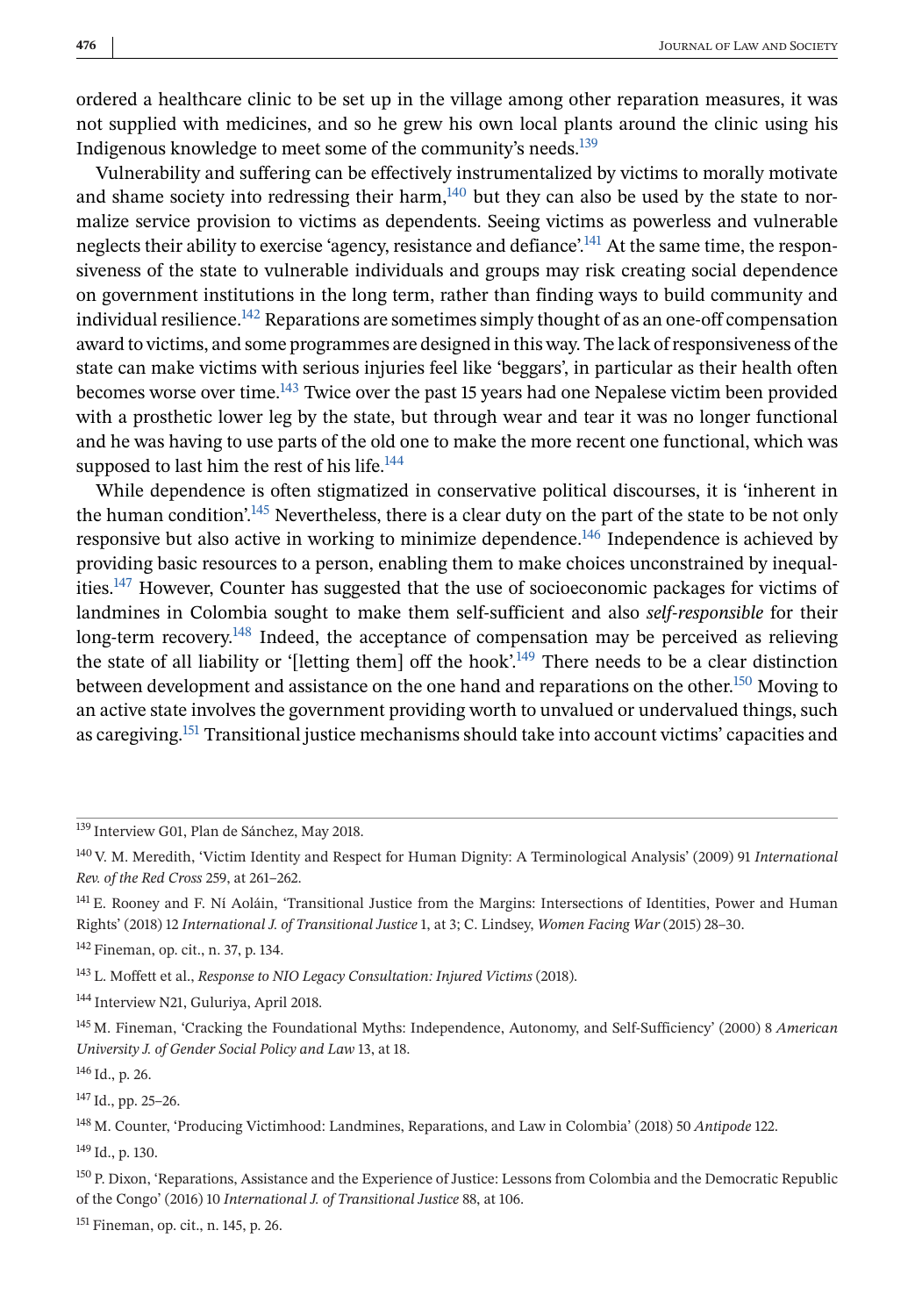the 'existence of valid vulnerabilities without locking victims into their powerlessness'.152 In other words, transitional justice mechanisms should also shift victims away from vulnerability and long-term dependence on the state. This requires coordination with social services to maximize benefits and may not be possible for all victims.

In terms of transitional justice, achieving this shift involves selling a long-term view to states and donors through a range of short- and medium-term measures to reflect the different stages that each victim may be at. As one South Sudanese victim said,

We cope at different levels. I have been raped, my sister here has been raped. For her to come out of that situation to accept it may take time, but I live very easily with people – I speak it out and let it go more quickly. ... The issue of mental, psychosocial support is a long-term process. $153$ 

In Chile, Argentina, and Germany, pension schemes have been established for victims of disappearances, torture, and genocide. Such pensions, while long-term financial commitments, do offer victims financial security to shape their own future beyond their suffering.154 In Northern Ireland, seriously injured victims of the Troubles campaigned for a pension to acknowledge their harm and provide them with financial security in old age, in the face of increasing austerity measures that were cutting social support. As one seriously injured victim said, campaigning for the pension was part of securing their financial outlook, which would allow them to be 'self-sufficient': '[We are] frightened of the future the way we are, because we can't afford to live. If they take away the help we're getting or reduce it in any way or form, I don't know how we're going to cope.<sup>'155</sup> As such, financial awards and rehabilitative measures can provide the tools for victims to navigate their own self-repair journey beyond these formal reparation measures. As one victim caseworker said, 'most victims I know could take care of their own needs' and do not want to 'queue up at [a local victim support organization's] doors for services', but have to be 'badged as a victim in order to get support. There's something about helping victims on a path to recovery [that means] that they aren't just stuck in that notion of victimhood.<sup>156</sup> Perhaps the measure of success in such an approach is victims being emancipated from their victimhood.

The state needs to appreciate that some victims may be dependent on long-term services while others want to be independent and self-sufficient. Ideally, the role of the state should be to facilitate the provision of remedies to victims, including acknowledgement of their harm and wrongdoing by responsible actors, as well as the delivery of appropriate services. At the same time, victims need to be in a position to make the most of the reparations that they receive. This can be through complementary support from civil society or services provided within reparation programmes, such as financial advice, technical support in gathering data or evidence, and psychological support.

We spoke to numerous victims who had received compensation but found that it had to be spent on basic necessities such as medication, physiotherapy, school materials for children, and rent, rather than ensuring that they had some financial security into their old age. Some victimized

<sup>152</sup> Andrieu, op. cit., n. 115, p. 101.

<sup>153</sup> Interview SS5, Juba, March 2019.

<sup>154</sup> E. Lira, 'The Reparations Policy for Human Rights Violations in Chile' in de Greiff, op. cit., n. 112, p. 55, at p. 85.

<sup>155</sup> Interview P02, Lima, May 2019; Interview IR07, Belfast, March 2017.

<sup>156</sup> Interview IR08, Belfast, March 2017.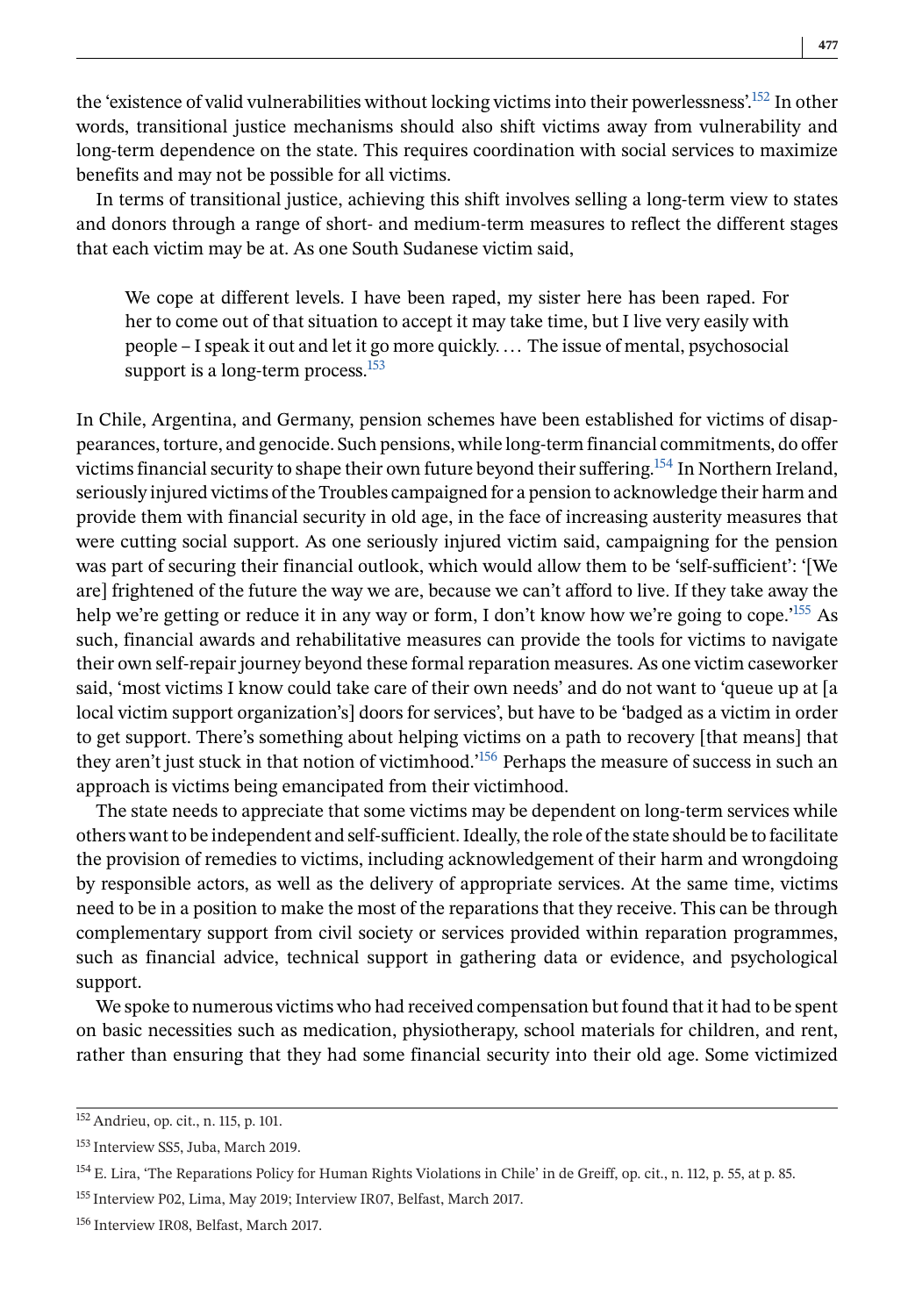communities in Peru had no opportunity for a 'second chance' of a collective reparation award when the first was unsuccessful, due to crops failing or animals dying because insufficient data were collected in the technical report to demonstrate the suitability of such farming activities.<sup>157</sup> These issues reflect the in-built assumption of reparation programmes and those who create them that once victims receive measures, they are repaired or remedied – in other words, no longer a concern. However, how resilient or capable do victims need to be, and how many of their needs should be met by the state? We do not evaluate the success or the longevity of reparation measures, but rather have blind faith that they will repair or heal victims.<sup>158</sup> Compensation through reparation programmes and court orders often tries to reflect the quantification of economic, physical, and moral harm caused by violations, but this is often not enough in mass claims to solely support a victim for the rest of their life, unless they live frugally and are careful financial planners. On the other hand, we have to respect the agency of victims, who as human beings will have good days and bad days even after they receive reparations.

With this in mind, it is important to appreciate that there are also limits to self-repair. In the aftermath of mass atrocities, impunity can prevail, leaving victims to face 'moral vulnerability'.<sup>159</sup> For some victims, self-repair risks being a way to internalize and cloister their suffering, keeping the broader pattern of victimization hidden and undermining transitional justice. When wrongs are committed against individuals and communities, the failure of the state to provide redress, instead allowing impunity, can compound victims' marginalization in society and diminish their trust in the state. Reparations by the state can play an important role in remedying this moral vulnerability by giving proper attention to the harm caused to victims and requiring those responsible to publicly make good the wrong.<sup>160</sup> De Greiff connects moral vulnerability or impunity with the development literature and poverty, in that victimization diminishes agency and victims' ability to aspire to better circumstances by adapting their expectations to what is feasible in the face of an impassive or abusive state.<sup>161</sup> Such moral and social pressures may prevent victims from engaging in their own self-repair process and from accessing more informal repair through civil society. In such cases, there is a clear role for civil society organizations in the aftermath of violence, where the state is unable or unwilling to provide reparations to victims, to offer a means by which victims who are vulnerable are 'empowered', through a sustained effort to ensure their inclusion and access to informal repair and other transitional justice processes.<sup>162</sup>

# **6 CONCLUSION**

Transitional justice is not simply manna from above; it can modestly contribute to addressing some of victims' harm, but it may also undermine the 'authentic meaning of suffering' that they

<sup>157</sup> Interview P04, Ayacucho, May 2019; Interview P05, Ayacucho, May 2019.

<sup>158</sup> Fletcher and Weinstein, op. cit., n. 8, p. 245.

<sup>159</sup> M. Urban Walker, 'Moral Vulnerability and the Task of Reparations' in *Vulnerability: New Essays in Ethics and Feminist Philosophy*, eds C. Mackenzie et al. (2014) 110, at 112.

<sup>160</sup> Id., p. 118.

<sup>161</sup> UN, *Report of the Special Rapporteur on the Promotion of Truth, Justice, Reparation and Guarantees of Non-Recurrence* (2013) A/68/345, paras 22–24, at <<https://undocs.org/en/A/68/345>>.

<sup>&</sup>lt;sup>162</sup> C. Sandoval-Villalba, 'Reflections on the Transformative Potential of Transitional Justice and the Nature of Social Change in Times of Transition' in *Justice Mosaics*, eds R. Duthie and P. Seils (2017) 166, at 189.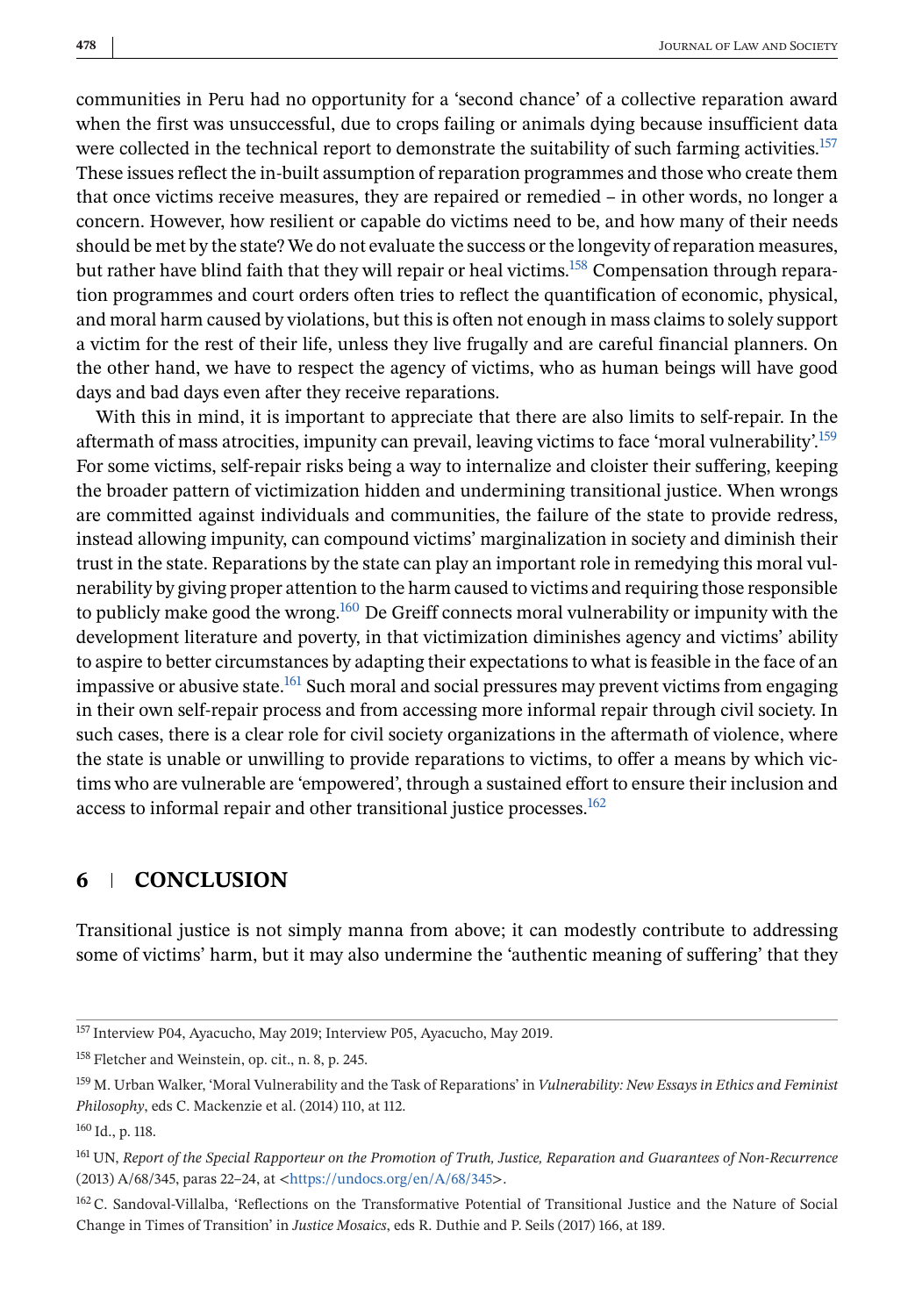experience.<sup>163</sup> This is the true power of understanding the distinctions of personal and group experiences of violence and their relationship with reparations. However, reparations in transitional processes can give way to self-repair strategies when official reparation measures do not provide 'full' repair. Some victims who have obtained no redress may exercise their agency by putting moral or social pressure on demobilized combatants who have received benefits as an informal way to punish and ostracize them, risking social disruption and potential communal violence.<sup>164</sup> As such, appreciating the role of self-repair and informal repair can be a means of resistance or defiance against the state's transitional discourse. Moreover, self-repair and informal repair help to complicate the picture of dealing with the past and the unavoidable gaps of formal transitional justice, which cannot provide 'full' reparation. Thus, while transitional justice has been cognisant of victims' voices in shaping the field and discourses around it, we also have to appreciate their agency beyond the formal structures of redress to better understand their role in managing and mitigating the impact of harm over time, and how self-repair can be supported by NGOs and complement formal reparation processes.

There is also a risk in relying solely on informal repair where there is state capture or social control of civil society organizations as service providers of the state; in this context, such organizations' need to secure future funding for their work may jeopardize their independence in advocating for victims' rights. This complements the critical insights in the transitional justice literature on victimhood, which seeks to go beyond the instrumentalizing of victims' suffering to exposing the power dynamics and assumptions that such mechanisms can by themselves deliver justice or healing.<sup>165</sup> Self-repair and informal repair help to establish a more participatory action model in 'creating space' where victims can speak for themselves and develop their own empowerment to seek the change that they want in the world, along with the support of civil society allies.166 Thus, self-repair and informal repair fit well within the continuing development and understanding of the practice and effective implementation of transitional justice from a bottomup perspective. At the same time, however, we do not want to paint a rosy picture of victims being their own saviours and thereby ignore the complexities of their lived experience. Victims and society need transitional justice to counter impunity and prevent the repetition of violence. The common sentiment of many victims to whom we spoke was that transitional justice was necessary to redress their harm, with self-repair and informal repair often a default solution to enable living with the past.

Developing the concept of self-repair and informal repair from our empirical research across seven countries for victims who experienced mass atrocities, we suggest a commonality of experience shared by those affected trying to piece their lives back together, but also find that there are unique, diverse, and personal experiences of suffering. Victims and affected communities can attach different meanings to suffering and follow different avenues to recovery, with harm shaping their relationships with each other and their worldview.<sup>167</sup> In our fieldwork, we found that there was a diversity of understandings and expectations of reparations, which were often

<sup>167</sup> van der Merwe, op. cit., n. 27, pp. 201–202.

<sup>163</sup> Bowyer, op. cit., n. 113, p. 13.

<sup>164</sup> G. Akello, 'Reintegration of Amnestied LRA Ex-Combatants and Survivors' Resistance Acts in Acholiland, Northern Uganda' (2019) 13 *International J. of Transitional Justice* 249, at 266.

<sup>&</sup>lt;sup>165</sup> A more participatory approach also needs to be carefully managed to avoid entrenching and reproducing power dynamics and dominance by local elites: Lundy and McGovern, op. cit., n. 2, pp. 283–284.

<sup>166</sup> Fletcher and Weinstein, op. cit., n. 8, p. 265; P. Gready and S. Robins, 'From Transitional to Transformative Justice: A New Agenda for Practice' (2014) 8 *International J. of Transitional Justice* 339, at 360.